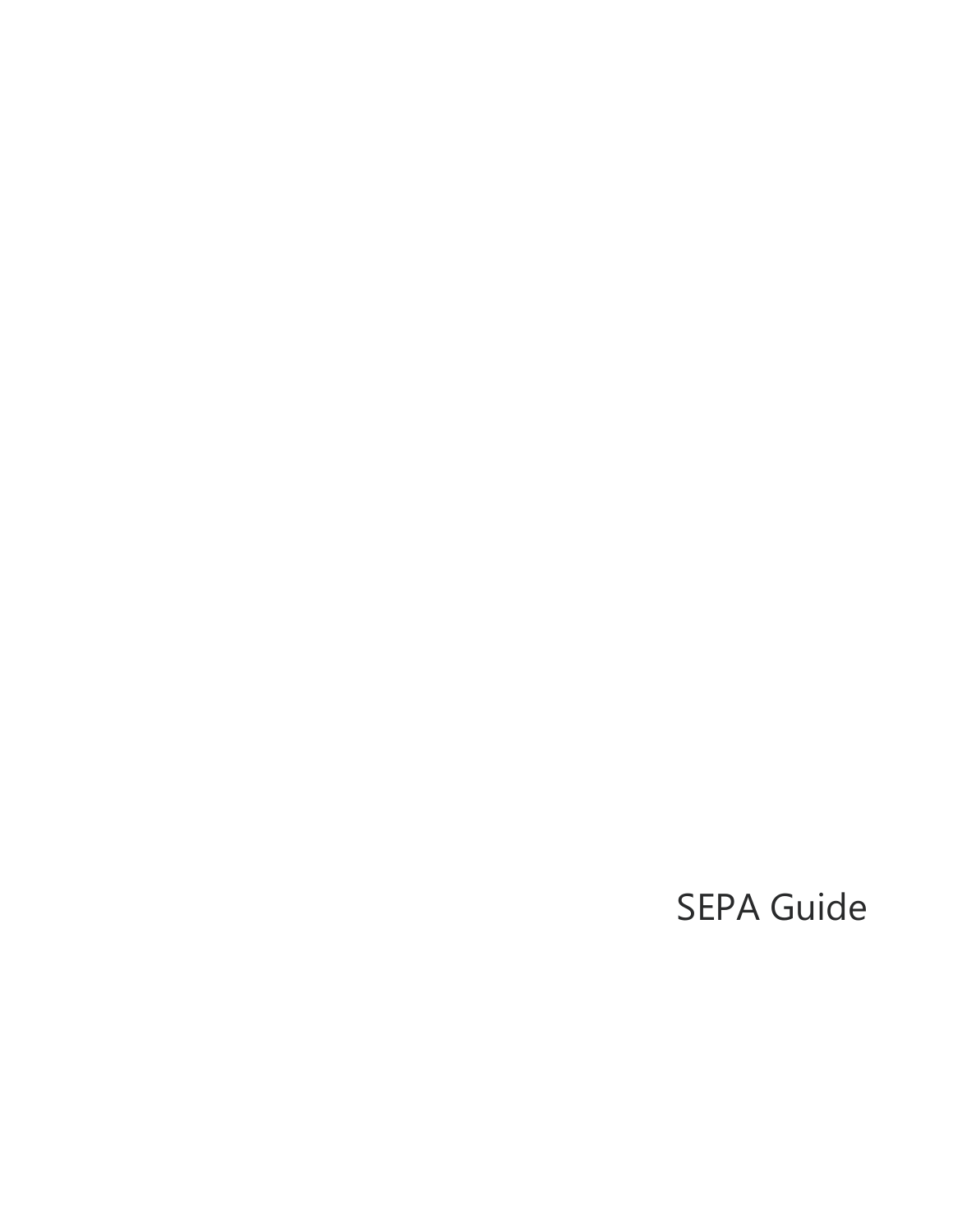#### 05/08/2018 eTapestry 7.22.0 SEPA US

©2016 Blackbaud, Inc. This publication, or any part thereof, may not be reproduced or transmitted in any form or by any means, electronic, or mechanical, including photocopying, recording, storage in an information retrieval system, or otherwise, without the prior written permission of Blackbaud, Inc.

The information in this manual has been carefully checked and is believed to be accurate. Blackbaud, Inc., assumes no responsibility for any inaccuracies, errors, or omissions in this manual. In no event will Blackbaud, Inc., be liable for direct, indirect, special, incidental, or consequential damages resulting from any defect or omission in this manual, even if advised of the possibility of damages.

In the interest of continuing product development, Blackbaud, Inc., reserves the right to make improvements in this manual and the products it describes at any time, without notice or obligation.

All Blackbaud product names appearing herein are trademarks or registered trademarks of Blackbaud, Inc.

All other products and company names mentioned herein are trademarks of their respective holder.

SEPA-2016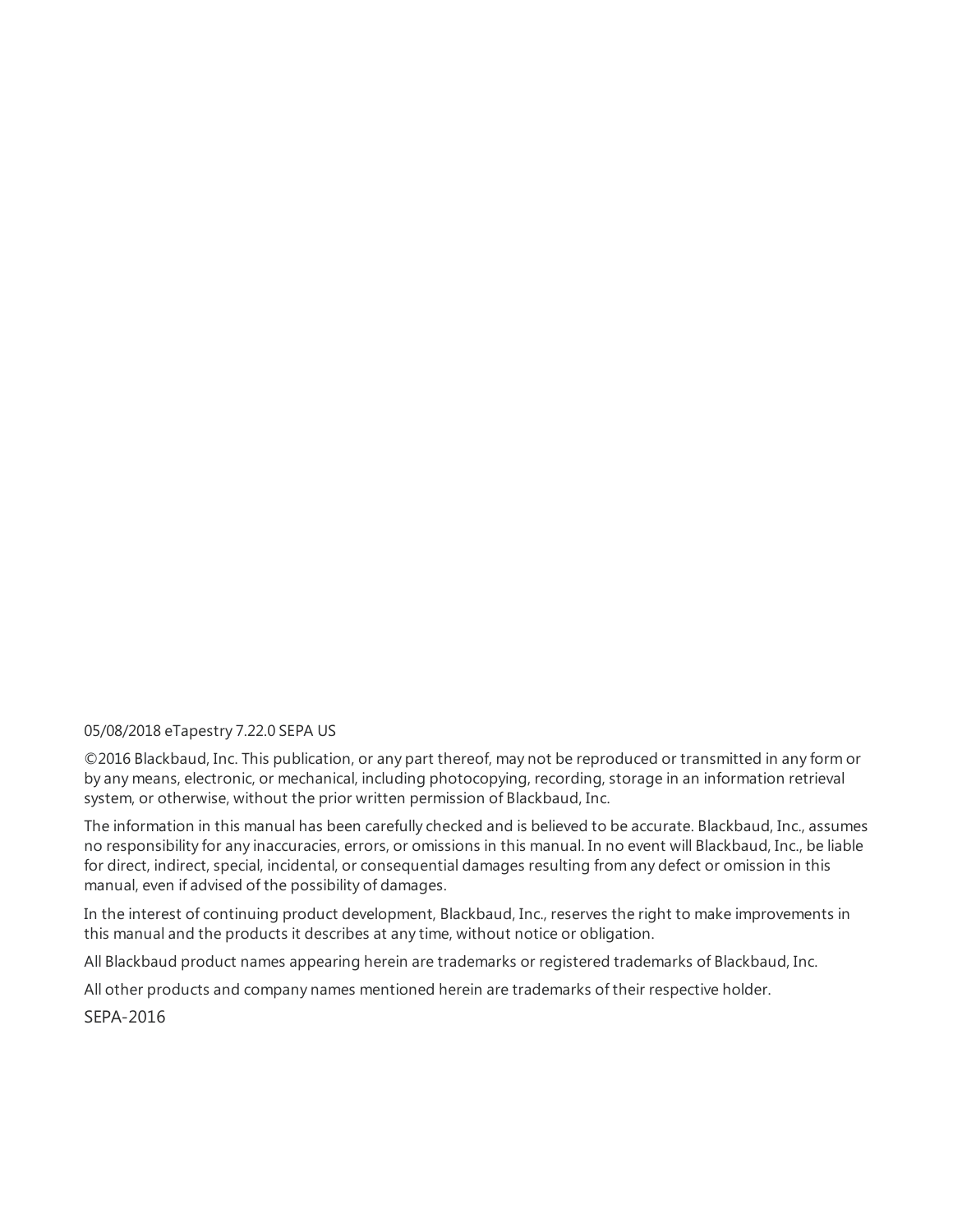# Contents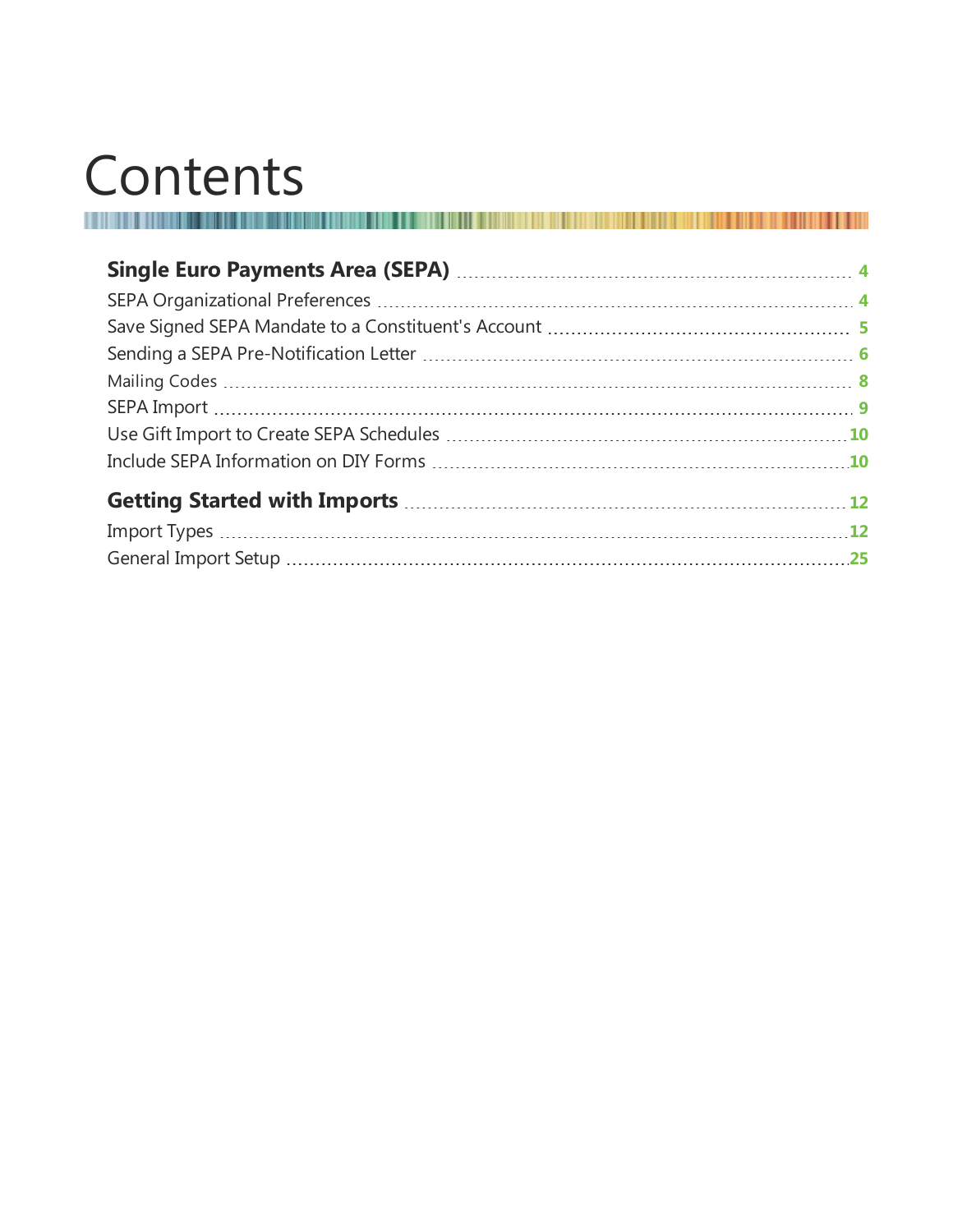#### blackbo chapter 1

## <span id="page-3-0"></span>Single Euro Payments Area (SEPA)

If your organization processes payments from constituents who have bank accounts in the European Union, you must follow SEPA regulations. SEPA is the Single Euro Payments Area as defined by the European Commission. For more information, refer to the SEPA [pages](http://ec.europa.eu/internal_market/payments/sepa/index_en.htm) on the European Commission website.

To process direct debit payments in euros from a constituent whose bank account uses the "Europe (SEPA)" banking system, your organization must have a signed SEPA mandate on file from the constituent, which authorizes the organization to draw funds from the constituent's account.

<span id="page-3-1"></span>*Note:* SEPA is currently available for *eTapestry* users in the Netherlands only.

### SEPA Organizational Preferences

In order to process SEPA transactions, you must configure the SEPA preferences for your organization. To access your organization's preferences, from **Management**, click **My Organization**, and click the Preferences tab.

The SEPA preferences are as follows.

- **· IBAN:** Enter the bank account number for your organization where you want SEPA disbursements.
- **BIC:** Enter the unique identifier for the bank account number for your organization where you want SEPA disbursements.
- <sup>l</sup> **Cancellation Terms (in days):** This field indicates how many days before the debit you want to notify the donor. It defaults to 14, but you can enter any length.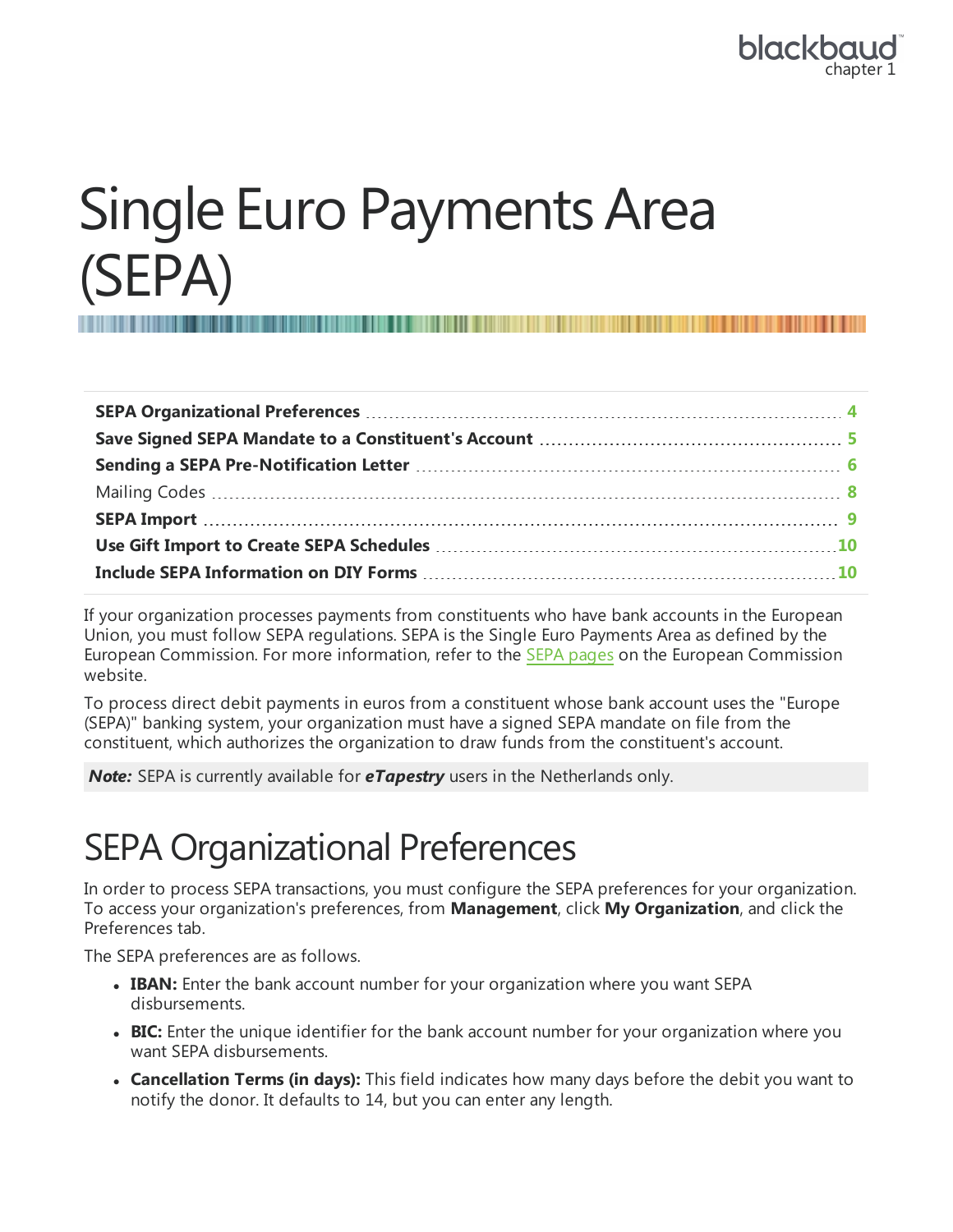- <sup>l</sup> **Do Not Retry Failed Direct Debits:** Select this option if you do not want to attempt to process debits that previously failed.
- <sup>l</sup> **Direct Debit Non Critical Failure Stop Count:** Enter how many additional attempts you want to run if the initial attempt to process the debit fails.
- **Export Batch Size:** enter the maximum number of transactions you want to be exported into the file. If more than one file is created during the export process, *eTapestry* will create a zipped archive of the results.

For banking preferences, enter a **Recurring Transaction Description**, such as "Sustained giving." This description will appear in the SEPA export file.

Then, click the Persona tab. Under Other Demographic Information, in the **Federal ID Number** field, enter a creditor ID.

#### **Add a recurring gift schedule using SEPA**

*Note:* SEPA is currently available for *eTapestry* users in the Netherlands only.

- 1. From the Journal, click **Add**. The Add Journal Entry screen appears.
- 2. Select **Recurring Gift Schedule**. The New Recurring Gift Schedule screen appears.
- 3. Complete the recurring gift schedule details.
- 4. In the **Schedule Information** section, select **SEPA**.
- 5. In the **First Installment Date** field, enter the date when you want to process the first payment.
- 6. In the **Frequency** field, enter the frequency of the recurring payments. The number in parenthesis indicates the number of installments per year, not the total number of installments.
- 7. In the **IBAN** field, enter the donor's bank account number.
- 8. In the **BIC** field, enter the unique identifier for the donor's bank account.
- 9. The **Mandate ID** field is automatically generated as a unique identifier for this transaction. However, to enter a different ID, select **I want to manually enter the mandate ID** and enter it in the **Mandate ID** field.
- 10. In the **Mandate Signature Date** field, enter the date when the donor signed the mandate.
- 11. In the **Pre-Notification Sent** field, enter the date you sent the notification letter to the donor.
- 12. In the **Note** field enter any notes for the schedule.
- <span id="page-4-0"></span>13. Click **Save And** to save the recurring gift schedule to the constituent's account.

### Save Signed SEPA Mandate to aConstituent's Account

Since you are required keep signed mandates on file for your constituents, you might find it helpful to attach signed mandates to a constituent's account.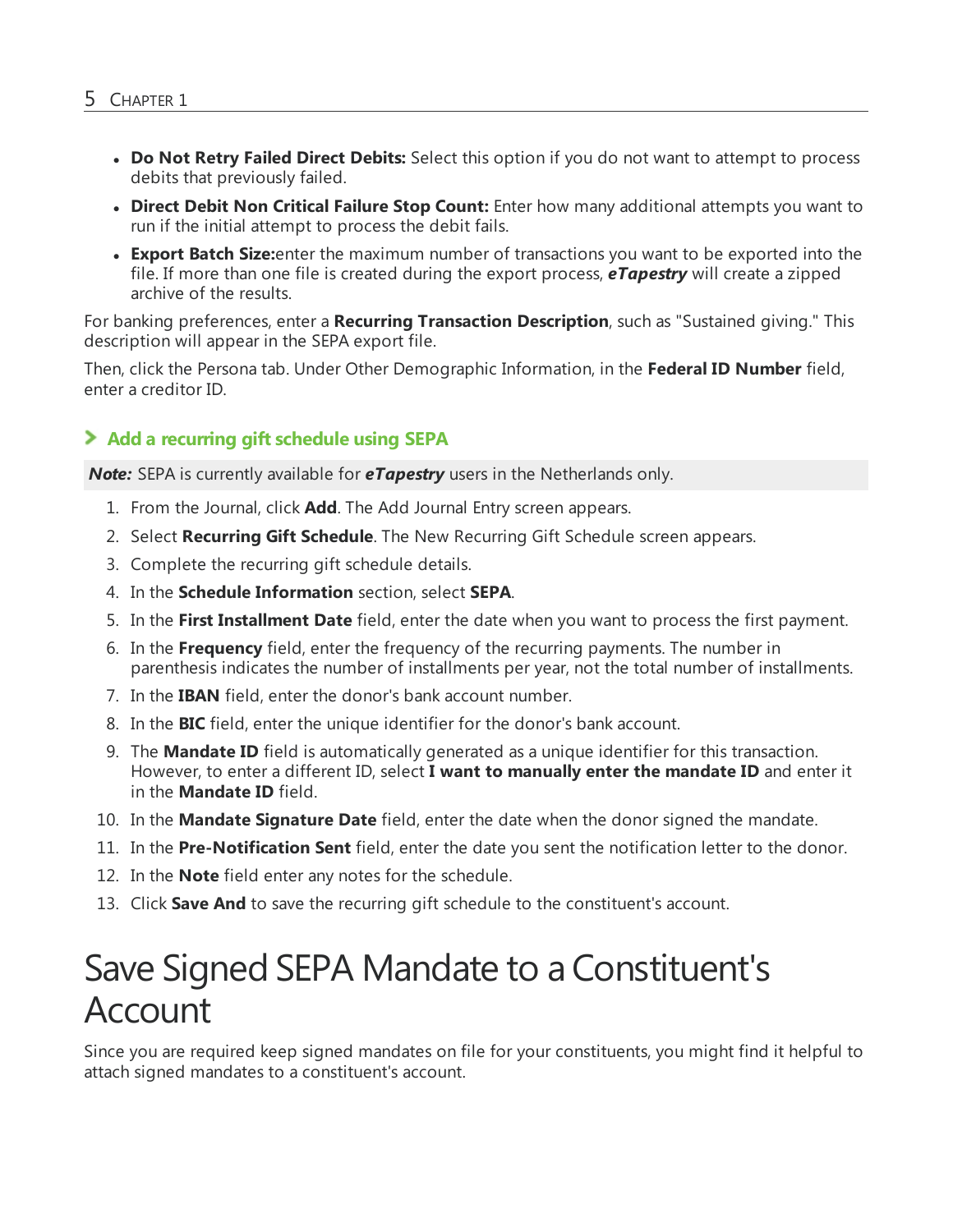- 1. From a constituent journal, click **Add New** and select **Note**.
- 2. In the **Date** field, enter the date that the mandate was signed.
- 3. In the **Note** field, enter any internal notes about the mandate. This field is required.
- 4. Under **Attachments**, click **Choose File** and browse to the location of the scanned mandate.
- 5. Click **Upload** to insert the file.
- <span id="page-5-0"></span>6. Click **Save And**.

### Sending a SEPA Pre-Notification Letter

Before you process direct debit payments, you need to send a SEPA pre-notification letter to each donor. Review your nation's SEPA guidelines to determine when to notify donors.

*Note:* SEPA is currently available for *eTapestry* users in the Netherlands only.

#### **Create SEPA notification template**

- 1. From **Communications**, click **Manage Communications**. The Communication Categories page appears.
- 2. Click a category to select it, or click **New Category** under Tasks to create a new category.
- 3. From a category, click **New Email or Document Template** under Tasks. The Communication Template page appears.
- 4. On Step 1, enter the basic information for your template.
	- In the **Name** field, enter a unique name.
	- You can enter a description to help you identify the template.
	- <sup>l</sup> To prevent other users in your organization from editing the template, select **Read Only**.
	- <sup>l</sup> To make this template a favorite, select **Favorite Communication Template**. Favorite templates appear in the Favorites tile on your Home dashboard.
	- If you intend to send this communication as an email, enter a subject for the email.
	- To include a link for recipients to forward the message to a friend, select **Include "Forward to a Friend" Link within**. Select whether you want this link on the header or footer of the email.
	- To include a link for recipients to open the message in a web browser, select **Include "View as a Web Page" Link**.
	- <sup>l</sup> To include links to share the communication in social media, select **Include Sharing Links**.
	- If you intend to print the document or create a PDF, select the page size, orientation, and margins.
- 5. Click **Next**. On Step 2, select the **Documents** category.
- 6. Select the **SEPA Pre-Notification** template.
- 7. On Step 3, edit the content of the template.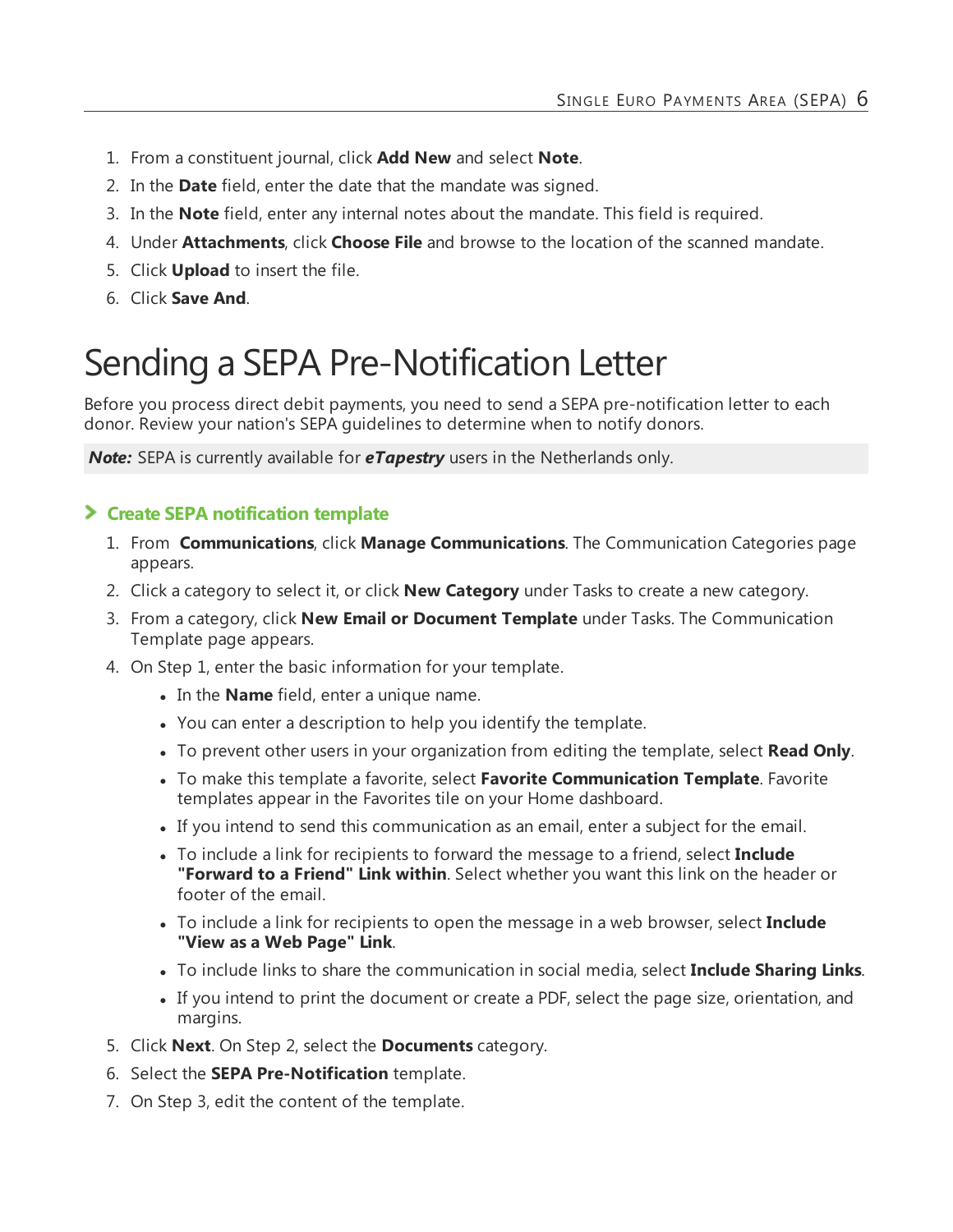- To edit text and image boxes, click them.
- You can also rearrange the elements of the design. Hover over the element and click the four-way arrow to drag and drop.
- To delete an element in the template, hover over it and click **X**.
- <sup>l</sup> To add a new element, select the block you want to add in the **Add Block** field.
- **.** To change the colors, click **Quick Formatting**.
- <sup>l</sup> To preview the text version of the template, click **Text Version**.
- 8. Click **Save and** to save the template.

#### **Send SEPA notification letter**

- 1. From the Communiation Categories, under your SEPA Pre-Notification template, click **Create Documents**.
- 2. On Step 1, enter the criteria for who should receive a letter.
	- In the **Category** field, select Pledges and Payments.
	- . In the **Query** field, select Pledges with Scheduled Payments.
	- Select personas to export.
- 3. Click **Next**. On Step 2, select Document Options for how the letter should be printed.
	- Select whether you want to save the letters as a PDF or *Word* file.

*Note:* You cannot edit or modify PDF files that have been generated by *eTapestry*.

- **.** In the File Name field, enter a name.
- **.** Under File Management, select whether you want to combine the letters into one file or leave each letter as its own file. If you select to combine documents, select how you want to sort them.
- Under Grouping, select how to group letters to reduce duplicate mailings.
- If your organization uses the Split Transaction module, select whether you want to treat each update/split as its own transaction or roll up related ones.
- 4. Click **Next**. On Step 3, select how you want to receive letters.

Under **Receiving**, select how you want to access the documents.

- **Download** Save the letters to your computer. You will not be able to use other *eTapestry* features until after the documents are generated and the download window appears.
- <sup>l</sup> **Place documents in My Drop Box** If your *eTapestry* Drop Box is under its 10MB limit, you can save the letters there. Meanwhile, you can navigate to other areas of *eTapestry* and perform data entry tasks.
- **Email documents to me** Send the letters to your email address as a file attachment. Meanwhile, you can navigate to other areas of *eTapestry* and perform data entry tasks.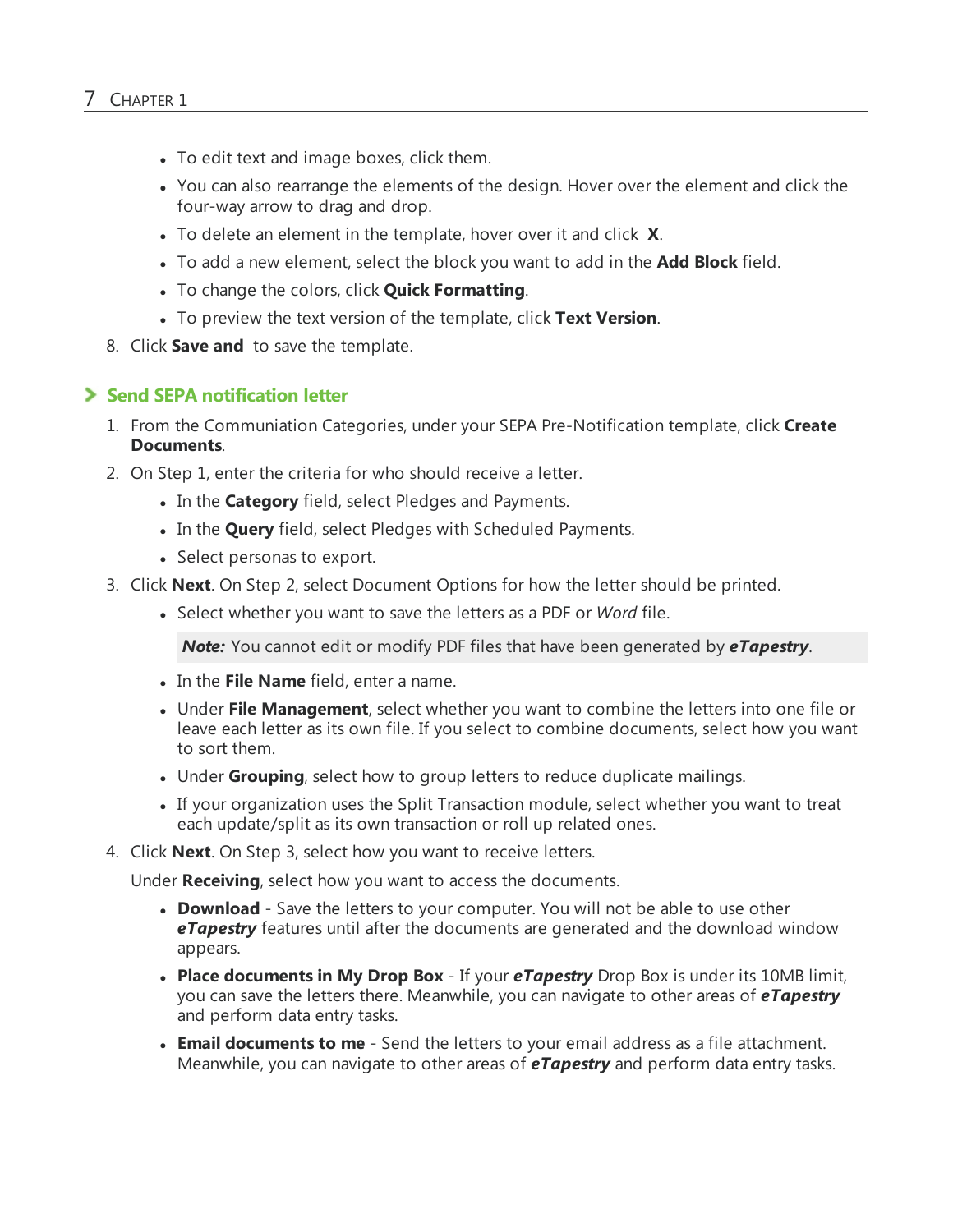Under **Auto-mailing**, to send the document to the constituent by email, select **Automatically email documents to accounts with email addresses**.

- <sup>l</sup> **Use the document's contents as the body of the email itself** We recommend this option for thank you letter communication because it reduces the size of the email, the download time for your recipient, and the chance of it being blocked as spam.
- <sup>l</sup> **Include the document as an attachment on a separate email** When you select this, *eTapestry* generates documents based on the contents of your template and sends them as attachments to an email.
- 5. Click **Next**. In Step 4, select whether you want to **Create a Journal contact for Each Account** to track that a document was generated.
	- If you select to create a journal contact, enter a **Subject**.
	- **.** In the Method field, select Letters.
	- If needed, enter values for user defined fields.
- 6. Click **Next**. In Step 5, review the summary options that you've chosen and the number of documents that you want to create. If the information appears correct, click **Run**.

### <span id="page-7-0"></span>**Mailing Codes**

When you create a letter or custom report, you can associate it with a mailing code. A mailing code is a unique code that contains identifying information about the fund, campaign, approach, and letter. The mailing code, in combination with an account number, forms the Payment Reference.

If you include the **Payment Reference** field, *eTapestry* creates a Payment Reference for each individual donor that you can use for tracking purposes when you generate the letter or custom report.

*Note:* Mailing codes are currently available for *eTapestry* users in the Netherlands only.

#### **Add a mailing code**

- 1. From **Management**, select **Mailing Codes** under **Database Configuration**. The Mailing Codes page appears.
- 2. To create a new mailing code, click **New Mailing Code** from the Tasks menu.
- 3. Complete the following information.
	- To make this mailing code the default mailing code, select **Default**.
	- On the **Name** field, enter a unique and descriptive name for the mailing code. You can edit the name of the mailing code after you create it. This field is required.
	- On the **Description** field, enter a longer description of the mailing code to help other users in your organization when they use the field.
	- In the **Future Gift Attributes** section, specify the **Fund**, **Campaign**, **Approach** and **Letter** to be used for the mailing code.
- 4. To create the mailing code, click **Save And**.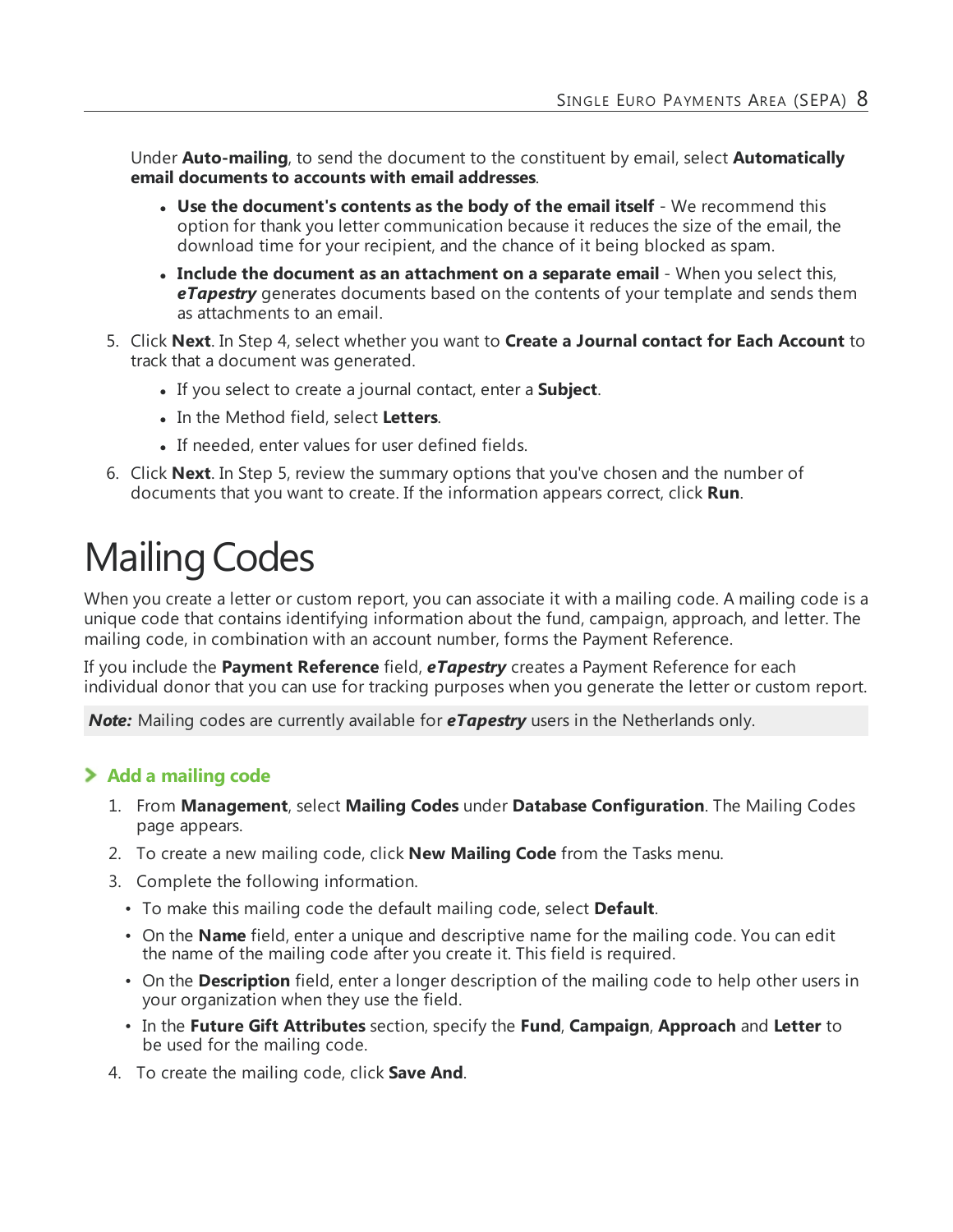#### **SEPA Banking Export**

The SEPA export allows you to create an xml file in a PAIN.008 format. Banks require this format in order to accept SEPA direct debit collections.

*Note:* SEPA is currently available for *eTapestry* users in the Netherlands only.

- 1. From **Management,** click **SEPA Banking Export**. The **SEPA Banking Export** page appears.
- 2. For **Export Type**, select whether you want to include Regularly Scheduled Direct Debits and Retries or only Retries.
- 3. For **Export Method**, select **Standard** to include all eligible gifts. You can also only include gifts from a specific query. To use this option, you must have a query already set up. Select **Custom** and then select a query category and query.
- 4. Select a **Date Range**. If you select **This Month**, only gifts made in this calendar month are included. If you select **Next Month**, only gifts made in the next calendar month are included. You can also select a custom date range. To use this option, select **Custom** and enter a start and end date.
- 5. Select one or more **Gift Status** types. To include recurring gifts with no associated payments, select **First and One Off**. To include recurring gifts that have one or more associated payments, select **Recurring**.
- 6. To generate a final export, under **Export Mode** select **Live**. To generate a test export first, select **Test**.
- 7. For a live export, enter a **Process Date**. This is the date, in the future, when you expect the bank to process gifts.
- 8. Click **Next**to preview the report. If the number of gifts and their total value are not what you expect, click **Back** to update the SEPA Export Criteria.
- <span id="page-8-0"></span>9. Click **Next**. The XML file is created.

### SEPA Import

After the bank processes gifts, import the results into *eTapestry*.

- 1. From **Giving**, click **Banking Import**.
- 2. Under **Import Type**, select whether your import file is **GMU01 or GMU02**, **VerwInfo**, or **MT940**. For **MT940** files, select the version that corresponds to your bank.
- 3. Click **Choose File**. Browse to and select the file from your computer.
- 4. Click **Next**.
- 5. Preview the file information. If you need to upload the file again, click **Back**.
- 6. Click **Next**. The gift payments are imported into *eTapestry*.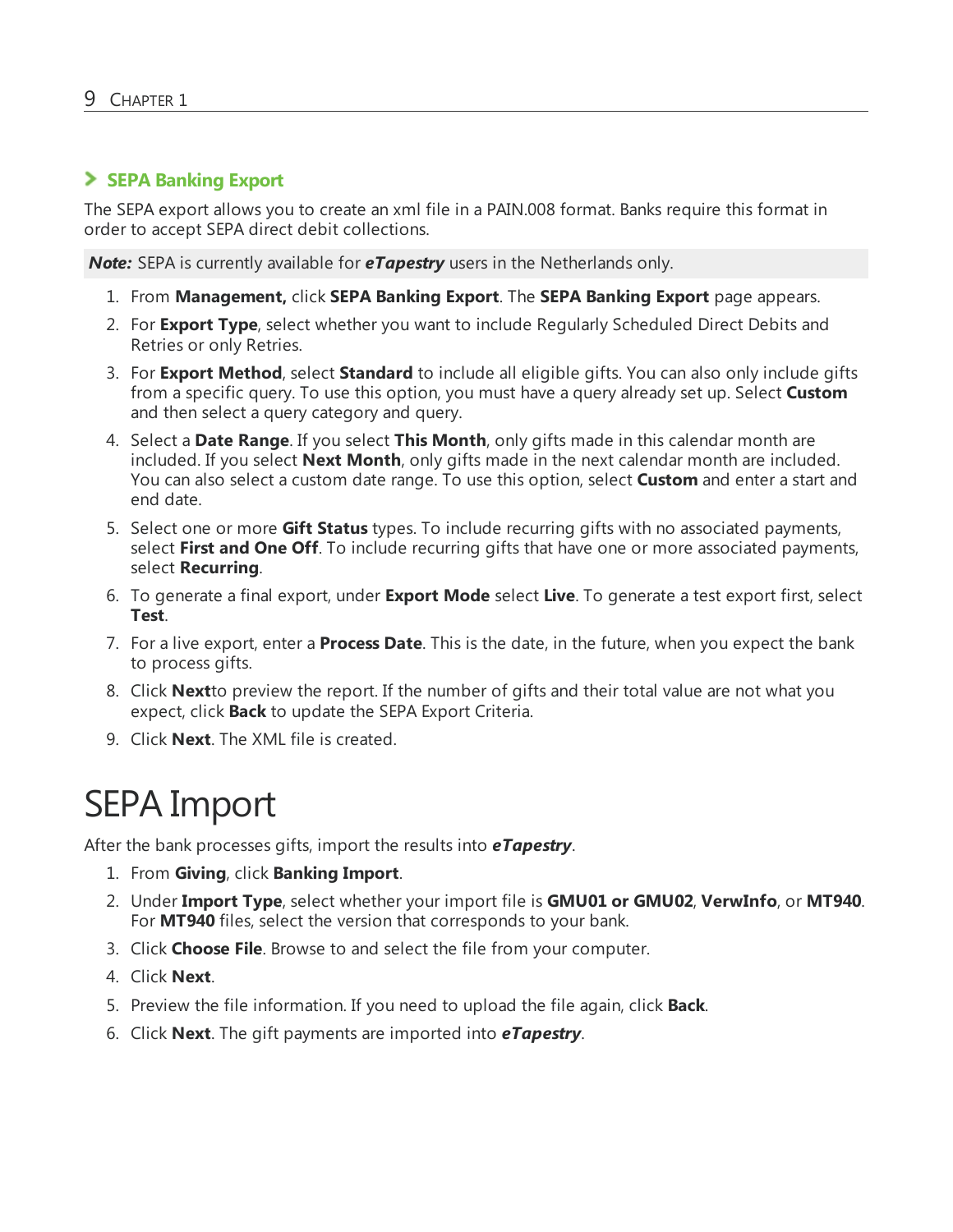### <span id="page-9-0"></span>Use Gift Import to Create SEPA Schedules

If a third party raises support for your organization, ask them to provide a comma separated value file (.csv) which contains information you can use to import direct debit schedules for SEPA. The file should include SEPA fields.

- **IBAN** This is a required field. Enter the bank account number for your organization where you want SEPA disbursements.
- **Mandate Signature Date** This field is required. The date must be on or before the transaction date.
- **BIC** If the BIC number can be completed from the IBAN, then the BIC field is not required. Otherwise, this is a required field. Enter the unique identifier for the bank account number for your organization where you want SEPA disbursements.
- **Pre-Notification Sent Date** This field is not required. However, if a date is provided, it must be on or before the transaction date.
- **Mandate ID** This field is not required because the ID is entered automatically. However, if an ID is provided, it must be unique within the database.

#### **Create SEPA schedules**

If the file contains the necessary information, you can use it to import recurring gift schedules. For general information about imports, refer to [General](#page-24-0) Import Setup on page 25.

- 1. From **Giving**, click **Import Gifts**.
- 2. From the SEPA category, select SEPA Import Recurring Gift Schedules.
- 3. Click **Choose File**. Browse to and select the file from your computer.
- 4. Click **Next**. Map the data for your **eTapestry** fields. You can also manually enter the IBAN and BIC. For information about to map fields, refer to Step Two - Map Your [Import](#page-26-0) File with Name [Formats](#page-26-0) on page 27.
- 5. Click **Next**. Preview the file information. To upload the file again, click **Back**.
- 6. Click **Next**. Review the possible duplicates. For details, refer to Step Four Possible [Duplicates](#page-28-0) [Report](#page-28-0) on page 29.
- <span id="page-9-1"></span>7. Click **Next**. The recurring gift schedules are imported into *eTapestry*.

### Include SEPA Information on DIY Forms

You can incorporate SEPA into your DIY forms. For detailed information about how to set up DIY forms, refer to the *Getting Start with [Do-It-Yourself](https://www.blackbaud.com/files/support/guides/etap/gettingstarteddiy.pdf) Forms Guide*.

In the **Transaction Processor** drop down, select SEPA. When you select SEPA as a processor type for a new or existing DIY page, the page will include fields for amount, BIC, and IBAN information. To enable constituents to use the form, publish the page.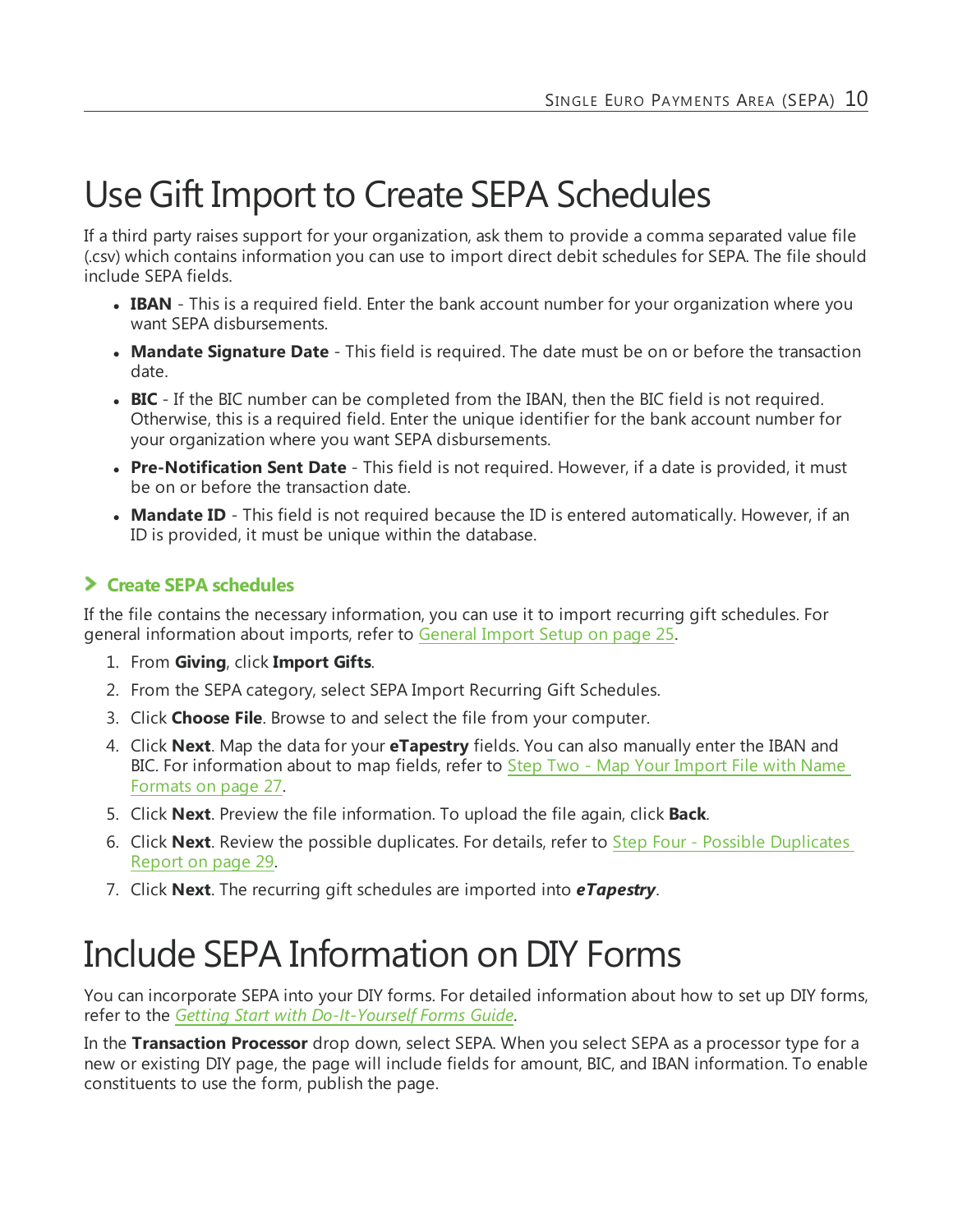When a constituent enters information online, the BIC and IBAN information is automatically checked to ensure that the information is valid. A recurring gift schedule is also created. The installment amount and frequency is determined by the constituent. The transaction date and mandate signature date are the same as the date when the constituent entered information online.

*Note:* You must still send a pre-notification to the constituent. After you send a pre-notification, manually enter a pre-notification date. After the standard wait time for pre-notification, the recurring gift schedule is included in the next SEPA export.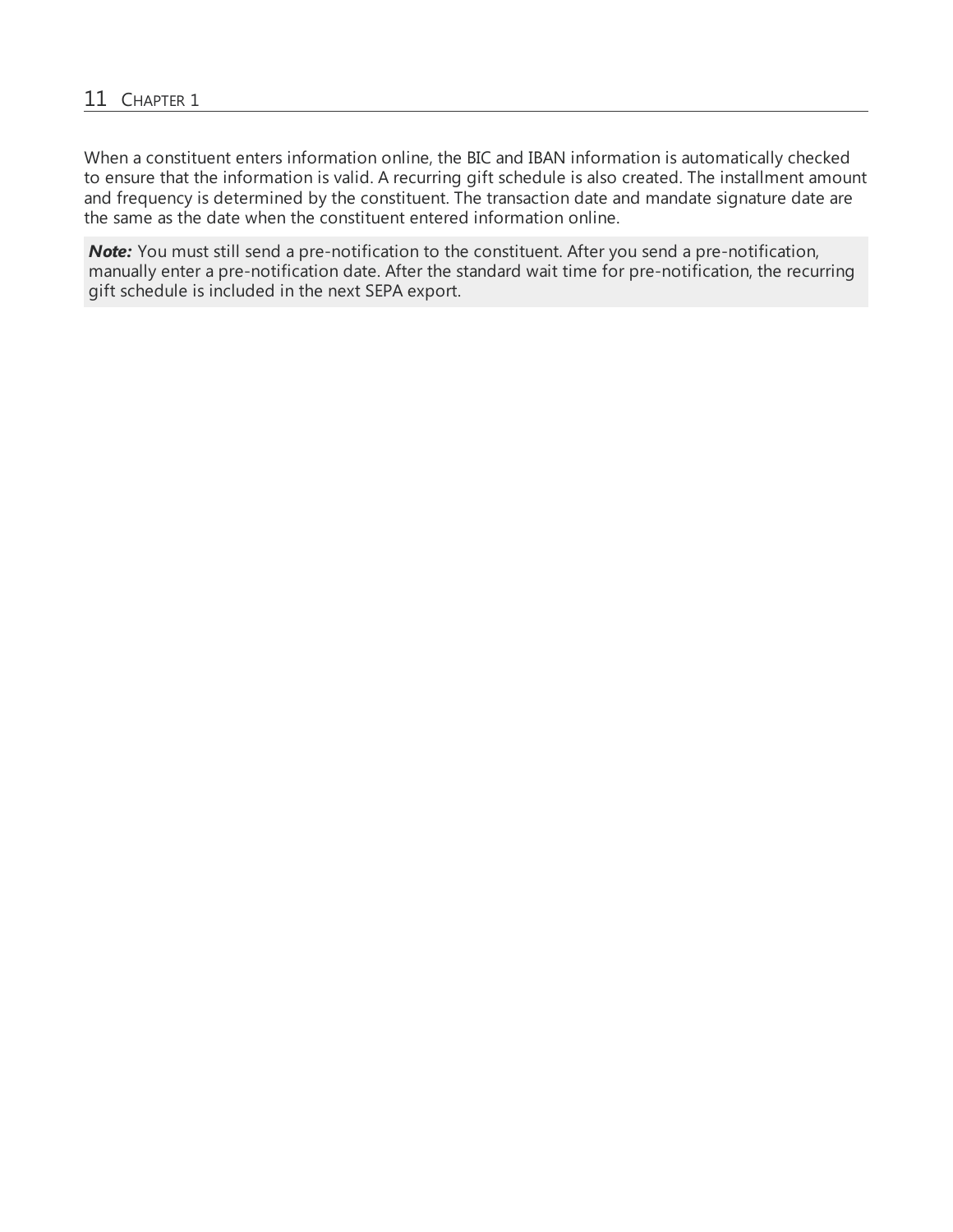## <span id="page-11-0"></span>Getting Started with Imports

Imports allow you to add a group of records to your database from a file that you prepare to match certain format requirements. You can use import to update contact information for existing accounts or add new accounts with a single gift, recurring gift schedule, note, contact, or declaration. You can also add a gift, contact, or note to existing accounts by account number.

### <span id="page-11-1"></span>Import Types

During the import process, you select the type of information you want to import. The import type determines what information you can load into your database and what fields are required. You cannot change the import type for an existing import, so you must start a new import if you select the wrong import type.

**Note:** You cannot update existing data on gifts with any import type. To update existing information in your database, you must perform a mass update. For more information, refer to Mass Updates on page 1.

#### **Account information**

This basic import allows you to import new constituent accounts or update information for existing accounts in your database.

When you import accounts, make sure you key on **Account Name** and **Persona Type** to check for duplicate accounts. You should also key on either the **Address** or **Postal Code** field to make sure updates import to the correct existing accounts.

| <b>Required Fields</b> | <b>Details</b>                                                                                                                                                  |
|------------------------|-----------------------------------------------------------------------------------------------------------------------------------------------------------------|
| Account Name           | This field is required for all name formats. For Individuals, you can select to use<br>auto-generated Data Entry Rules or map this field from your import file. |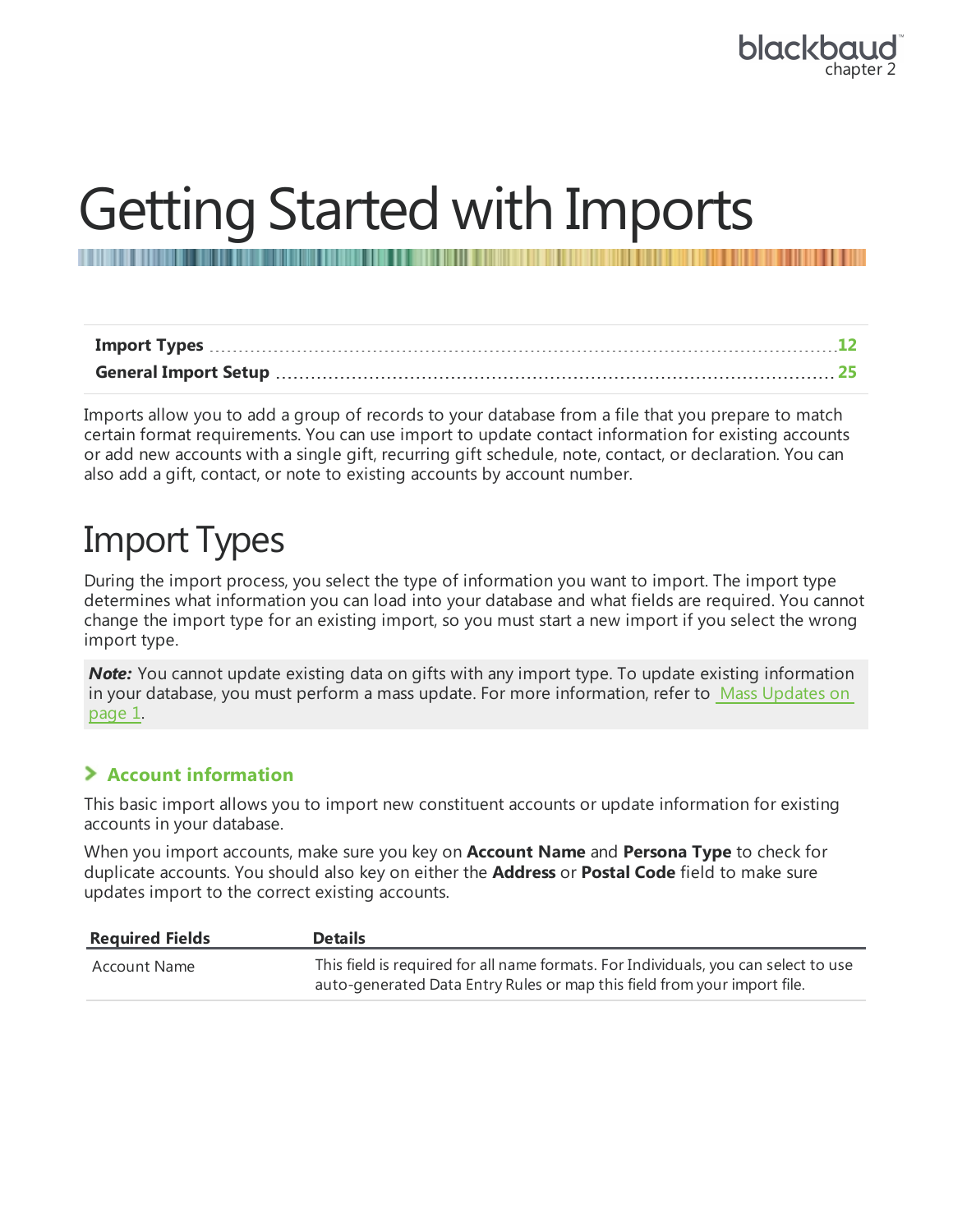| <b>Required Fields</b>       | <b>Details</b>                                                                                                                                                                        |
|------------------------------|---------------------------------------------------------------------------------------------------------------------------------------------------------------------------------------|
| Country                      | Select Country on Step 1 of the import process. Country does not need to be a<br>column in your import file, but you should only include addresses from one<br>country in your file.  |
|                              | If you need to import addresses from other countries, create a separate import<br>file and definition for each country.                                                               |
| Last Name (Individuals Only) | When you import accounts with Individual set as the name format, include Last<br>Name as a column in your import file.                                                                |
| Name Format                  | If you import accounts with the same name format, select a name format on<br>Step 1 of the import process, so you do not have to include it in your import<br>file.                   |
|                              | If you import accounts with different name formats, include the Name Format<br>field as a column in your import file and specify Individual, Family, or Business<br>for each account. |
| Persona Type                 | If you import accounts with the same persona type, you can enter the persona<br>type on Step 2 of the import process.                                                                 |
|                              | If you leave the <b>Persona Type</b> field blank, the default persona type will be<br>applied to all newly created accounts.                                                          |
|                              | If you import accounts with different persona types, include the Persona Type<br>column in your import file and designate the appropriate type for each<br>account.                   |
| Sort Name                    | This field is required for all name formats. For each Sort Name option, you can<br>select to use auto-generated Data Entry Rules or map this field from your<br>import file.          |

#### **Account information by account number**

Use this import to update existing accounts using the account number. You must know and include the account number on the source file.

*Note:* To update or edit **Name** or **Salutation** fields for existing accounts, you will need to use another Account Information template since the Account information by account number template does not include these fields.

To see account numbers for a group of accounts, you can add the Account Number column to your query preview and export the results or create a custom report for a query of those accounts.

| <b>Required Fields</b> | <b>Details</b>                                             |
|------------------------|------------------------------------------------------------|
| Account Number         | The Account Number column is required in your import file. |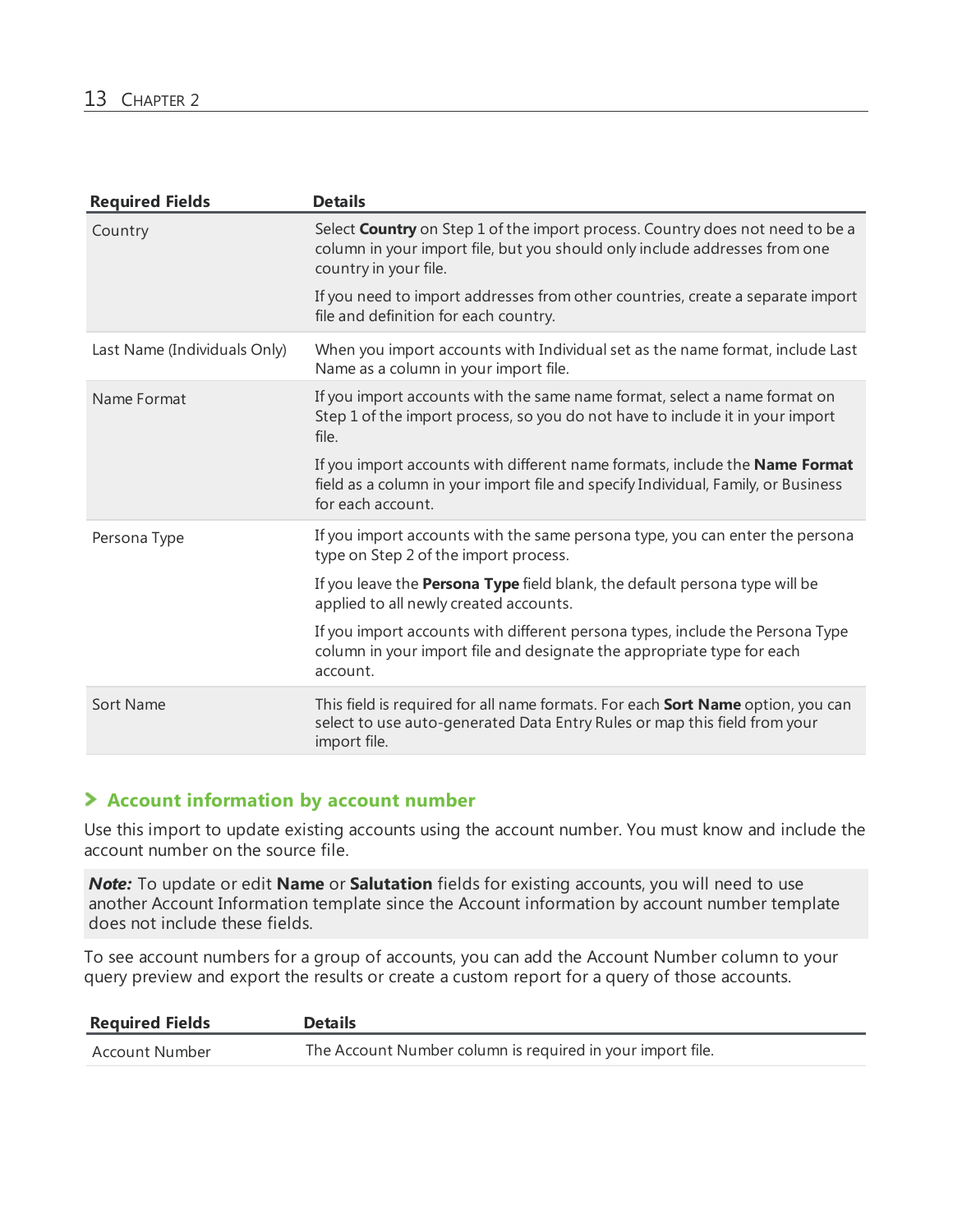| <b>Required Fields</b> | <b>Details</b>                                                                                                                                                                       |
|------------------------|--------------------------------------------------------------------------------------------------------------------------------------------------------------------------------------|
| Country                | Select Country on Step 1 of the import process. Country does not need to be a<br>column in your import file, but you should only include addresses from one<br>country in your file. |
|                        | If you need to import addresses from other countries, create a separate import<br>file and definition for each country.                                                              |

#### **Account information with single gift**

Use this import to create one-time gifts for new or existing accounts.

When you import gifts for existing accounts, make sure you key on **Account Name** to check for duplicate accounts by name. You should also key on either the **Address** or **Postal Code** field to make sure gifts import to the correct existing accounts.

Do not use this import to update existing gifts or to import recurring gifts or pledges.

| <b>Required Fields</b>       | <b>Details</b>                                                                                                                                                                              |
|------------------------------|---------------------------------------------------------------------------------------------------------------------------------------------------------------------------------------------|
| <b>Account Name</b>          | This field is required for all name formats. For Individuals, you can select to use<br>auto-generated Data Entry Rules or map this field from your import file.                             |
| Country                      | Select <b>Country</b> on Step 1 of the import process. Country does not need to be a<br>column in your import file, but you should only include addresses from one<br>country in your file. |
|                              | If you need to import addresses from other countries, create a separate import<br>file and definition for each country.                                                                     |
| Date                         | If you import single gifts with the same date, you can enter it in the Date field<br>on Step 2 of the import process.                                                                       |
|                              | If you import single gifts with different dates, you will need to include a Date<br>column in your import file.                                                                             |
| Fund                         | If you import single gifts with the same fund, you can enter it in the Fund field<br>on Step 2 of the import process.                                                                       |
|                              | If you import single gifts with different funds, you will need to include the Fund<br>column in your import file.                                                                           |
| Last Name (Individuals Only) | When importing Individual accounts, include Last Name as a column in your<br>import file.                                                                                                   |
|                              |                                                                                                                                                                                             |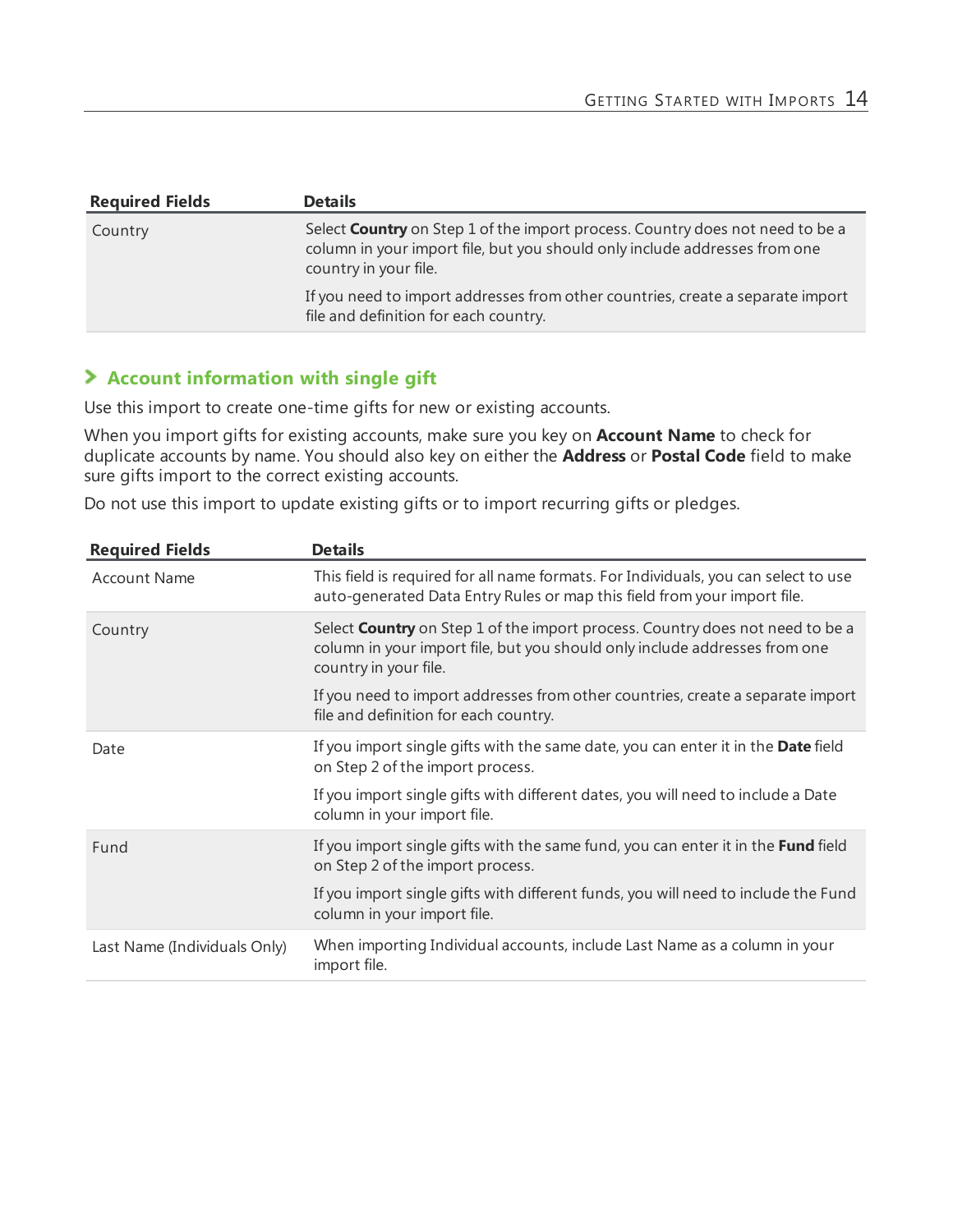| <b>Required Fields</b> | <b>Details</b>                                                                                                                                                                                            |
|------------------------|-----------------------------------------------------------------------------------------------------------------------------------------------------------------------------------------------------------|
| Name Format            | If your import file includes a group of accounts with only one name format,<br>select a name format on Step 1 of the import process, so you do not have to<br>include it in your import file.             |
|                        | If your import file includes accounts with various name formats, include the<br><b>Name Format</b> field as a column in your import file and specify Individual,<br>Family, or Business for each account. |
| Persona Type           | If all new accounts in the import file should have the same persona type, you<br>can manually enter the persona type on Step 2 of the import process.                                                     |
|                        | If you leave the <b>Persona Type</b> field blank, the default persona type will be<br>applied to all newly created accounts.                                                                              |
|                        | If you import new accounts with various persona types, then include the<br>Persona Type column in your import file and designate the appropriate type for<br>each account.                                |
| Received               | If you import new gifts with the same received amount, you can enter it in the<br><b>Received</b> field on Step 2 of the import process.                                                                  |
|                        | If you import new gifts with different received amounts, you will need to<br>include the Received column in your import file.                                                                             |
| Sort Name              | This field is required for all name formats. For each Name Format option, you<br>select to use auto-generated Data Entry Rules or map this field from your<br>import file.                                |

#### **Account information with single note**

Use this import to add new accounts with a journal note.

| <b>Required Fields</b> | <b>Details</b>                                                                                                                                                                              |
|------------------------|---------------------------------------------------------------------------------------------------------------------------------------------------------------------------------------------|
| <b>Account Name</b>    | This field is required for all name formats. For Individuals, you can select to use<br>auto-generated Data Entry Rules or map this field from your import file.                             |
| Country                | Select <b>Country</b> on Step 1 of the import process. Country does not need to be a<br>column in your import file, but you should only include addresses from one<br>country in your file. |
|                        | If you need to import addresses from other countries, create a separate import<br>file and definition for each country.                                                                     |
| Date                   | If you import notes with the same date, you can enter it in the Date field on<br>Step 2 of the import process.                                                                              |
|                        | If you import notes with different dates, you will need to include a Date column<br>in your import file.                                                                                    |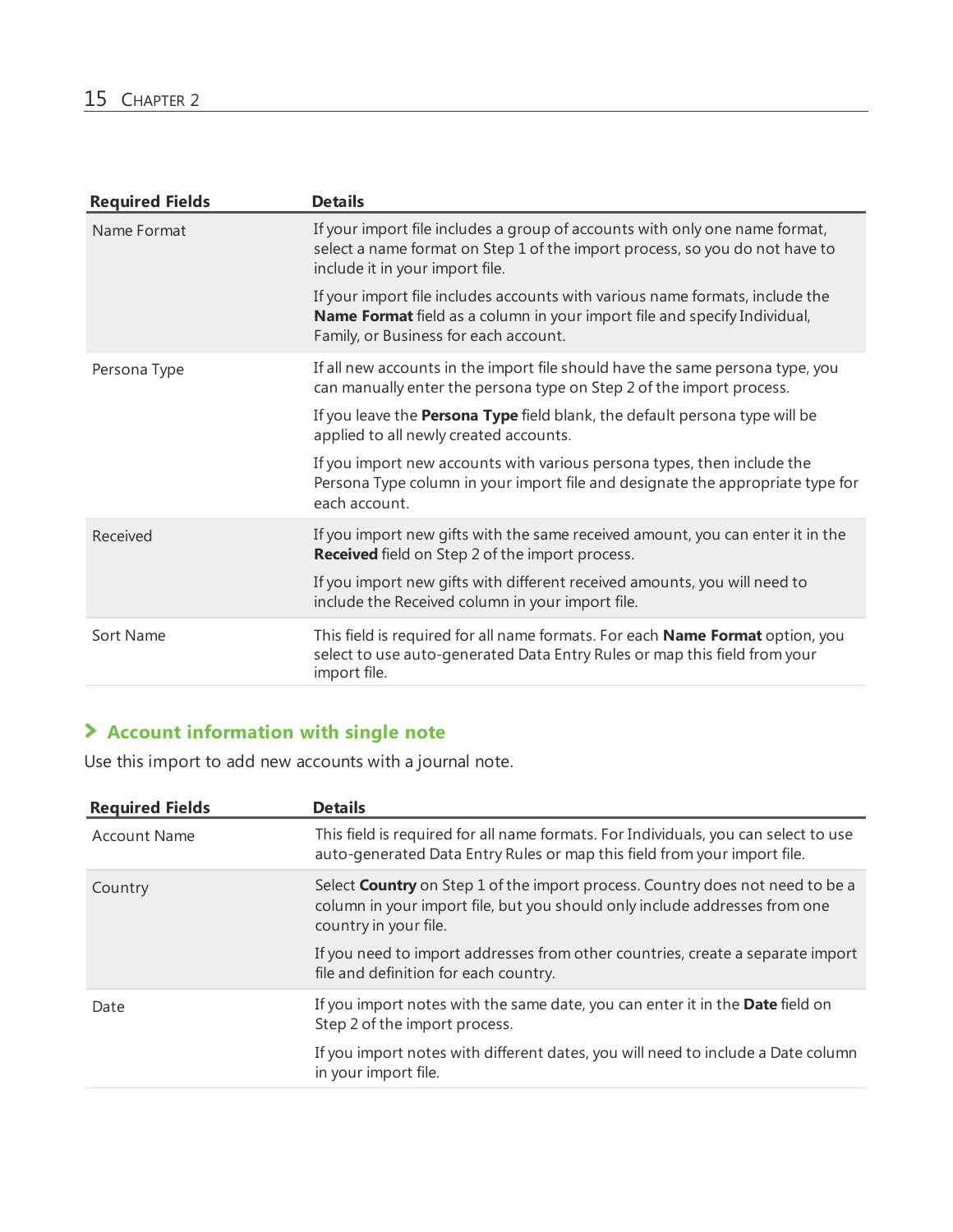| <b>Required Fields</b>       | <b>Details</b>                                                                                                                                                                      |
|------------------------------|-------------------------------------------------------------------------------------------------------------------------------------------------------------------------------------|
| Last Name (Individuals Only) | When importing Individual accounts, include Last Name as a column in your<br>import file.                                                                                           |
| Name Format                  | If you import accounts with only one name format, select a name format on<br>Step 1 of the import process, so you do not have to include it in your import<br>file.                 |
|                              | If you import accounts with various name formats, include the Name Format<br>field as a column in your import file and specify Individual, Family, or Business<br>for each account. |
| <b>Note</b>                  | If you import accounts with the same note, you can enter it in the Note field on<br>Step 2 of the import process.                                                                   |
|                              | If you import accounts with different notes, you will need to include a Note<br>column in your import file.                                                                         |
| Persona Type                 | If you import accounts with the same persona type, you can enter the persona<br>type on Step 2 of the import process.                                                               |
|                              | If you leave the <b>Persona Type</b> field blank, the default persona type will be<br>applied to all newly created accounts.                                                        |
|                              | If you import accounts with various persona types, then include the Persona<br>Type column in your import file and designate the appropriate type for each<br>account.              |
| Sort Name                    | This field is required for all name formats. For each Name Format option, you<br>select to use auto-generated Data Entry Rules or map this field from your<br>import file.          |
|                              |                                                                                                                                                                                     |

#### **Account information with single contact**

Use this import to add new accounts with a journal contact item.

| <b>Required Fields</b> | <b>Details</b>                                                                                                                                                  |
|------------------------|-----------------------------------------------------------------------------------------------------------------------------------------------------------------|
| Account Name           | This field is required for all name formats. For Individuals, you can select to use<br>auto-generated Data Entry Rules or map this field from your import file. |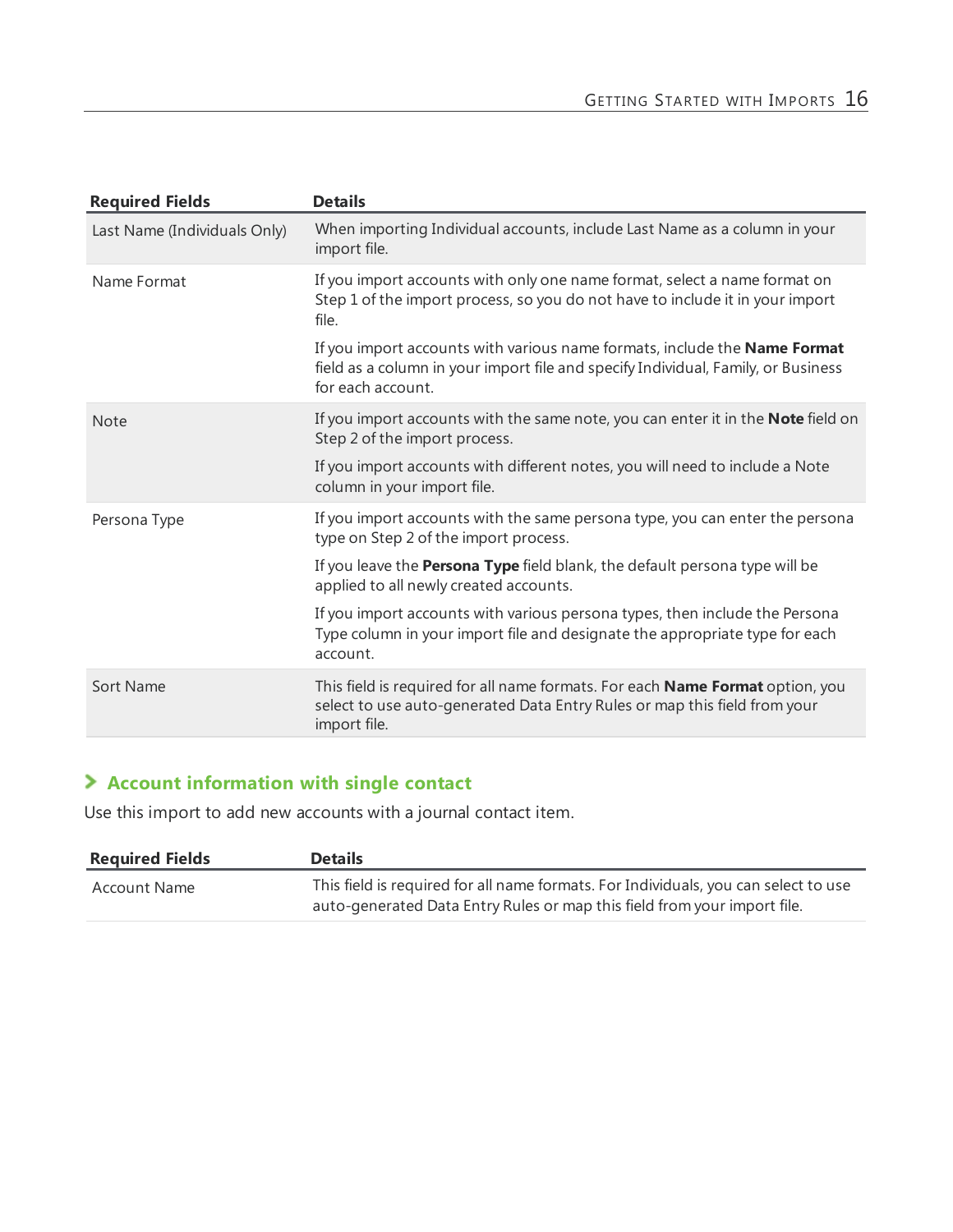| <b>Required Fields</b>       | <b>Details</b>                                                                                                                                                                                     |
|------------------------------|----------------------------------------------------------------------------------------------------------------------------------------------------------------------------------------------------|
| <b>Contact Method</b>        | If you import journal contact items with the same contact method, you can<br>enter it in the <b>Contact Method</b> field on Step 2 of the import process.                                          |
|                              | If you import journal contact items with different contact methods, you will<br>need to include a Contact Method column in your import file.                                                       |
| Country                      | Select Country on Step 1 of the Import process. Country does not need to be a<br>column in your import file, but you should only include addresses from one<br>country in your file.               |
|                              | If you need to import addresses from other countries, create a separate import<br>file and definition for each country.                                                                            |
| Date                         | If you import journal contact items with the same date, you can enter it in the<br>Date field on Step 2 of the import process.                                                                     |
|                              | If you import journal contact items with different dates, you will need to include<br>a Date column in your import file.                                                                           |
| Last Name (Individuals Only) | When importing Individual accounts, include Last Name as a column in your<br>import file.                                                                                                          |
| Name Format                  | If your import file includes a group of accounts with only one name format,<br>select a name format on Step 1 of the import process, so you do not have to<br>include it in your import file.      |
|                              | If your import file includes accounts with various name formats, include the<br>Name Format field as a column in your import file and specify Individual, Family,<br>or Business for each account. |
| <b>Note</b>                  | If you import journal contact items with the same note, you can enter it in the<br>Note field on Step 2 of the import process.                                                                     |
|                              | If you import journal contact items with different notes, you will need to include<br>a Note column in your import file.                                                                           |
| Persona Type                 | If all new accounts in the import file should have the same persona type, you<br>can manually enter the persona type on Step 2 of the import process.                                              |
|                              | If you leave the Persona Type field blank, the default persona type will be<br>applied to all newly created accounts.                                                                              |
|                              | If you import new accounts with various persona types, then include the<br>Persona Type column in your import file and designate the appropriate type for<br>each account.                         |
| Sort Name                    | This field is required for all name formats. For each Name Format option, you<br>select to use auto-generated Data Entry Rules or map this field from your<br>import file.                         |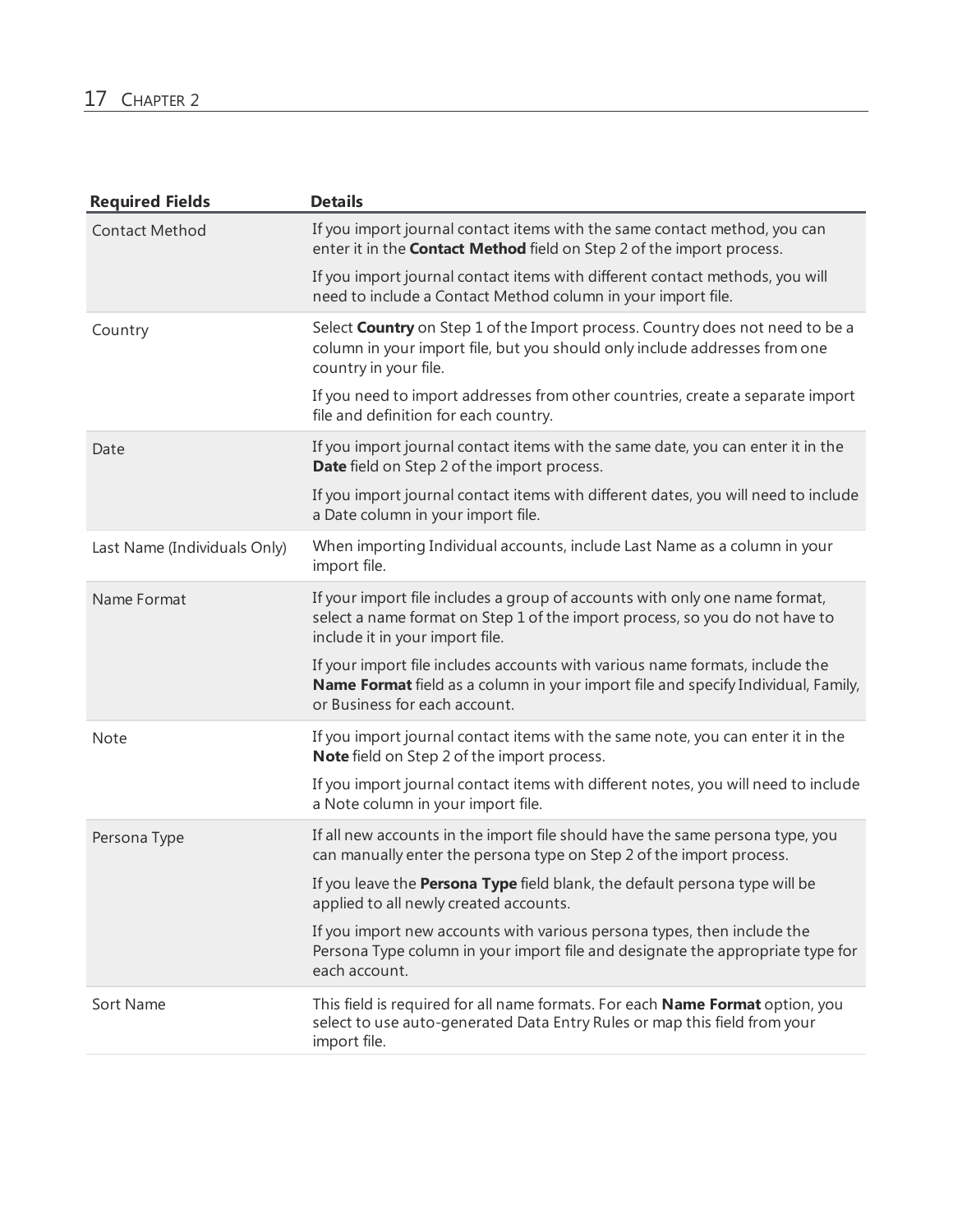| <b>Required Fields</b> | <b>Details</b>                                                                                                                                                                                          |
|------------------------|---------------------------------------------------------------------------------------------------------------------------------------------------------------------------------------------------------|
| Subject                | If all new accounts in the import file contain the same subject, you can enter<br>the subject on Step 2 of the import process.                                                                          |
|                        | If you import new accounts with Can be manually typed in on Step 2 of the<br>import process if all new contacts should be set to the same Subject otherwise<br>include this column in your import file. |

#### **Account information with a single Mass Interaction**

Use this import type to add or update accounts with a Mass Interaction. When you select to import accounts with a mass interaction, an account is updated for each row in your import file. All the accounts you import will then be associated with the single Mass Interaction created by the import.

On the **Map Your Import File** step, in the **Mass Interaction values** tile, you can complete the **Date**, **Method**, **Subject** and **Note** fields. The values you enter in these fields will be the same for all imported accounts. Select **Next** to preview your import.

From the Mass Interaction values tile, you can also select to copy over the values previously used by the import to create the Mass Interaction.

**Note:** If you are reusing an import template, you will be prompted with the option to link the accounts in your current import file to the previously created Mass Interaction. This option will not appear if the previously created Mass Interaction has been deleted.

#### **Account information with single declaration**

Use this import type to enter new accounts with a Gift Aid declaration. For more information about the United Kingdom's Gift Aid program, see Gift Aid on page 1.

This import type is only available for customers in the United Kingdom who need to import Gift Aid declaration. You must select the United Kingdom as your locale under user preferences in order to see this import option. For more information about user preferences, see User Preferences Page on page 1.

| <b>Required Fields</b> | <b>Details</b>                                                                                                                                                  |
|------------------------|-----------------------------------------------------------------------------------------------------------------------------------------------------------------|
| Account Name           | This field is required for all name formats. For Individuals, you can select to use<br>auto-generated Data Entry Rules or map this field from your import file. |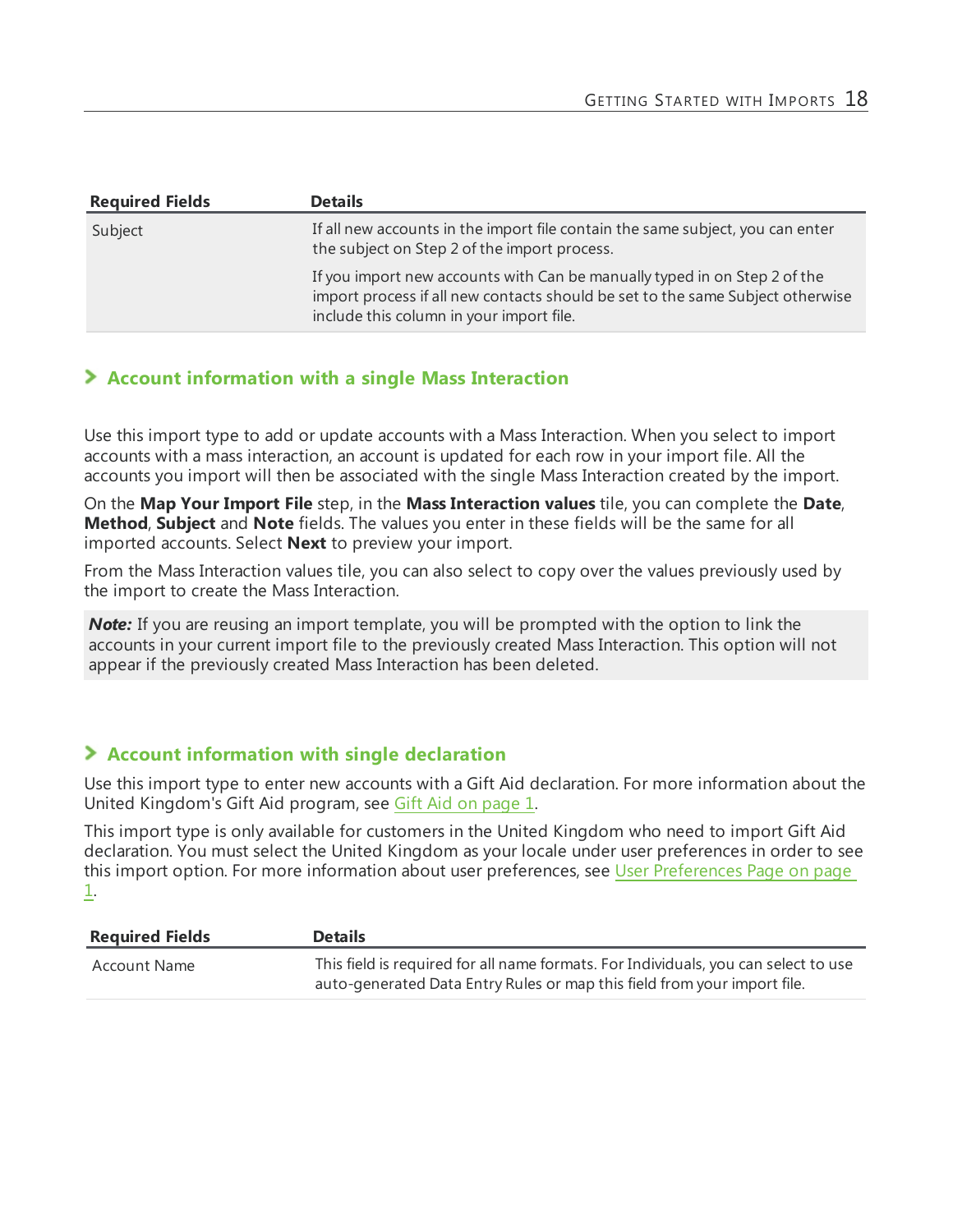| <b>Required Fields</b>       | <b>Details</b>                                                                                                                                                                       |
|------------------------------|--------------------------------------------------------------------------------------------------------------------------------------------------------------------------------------|
| <b>Confirmation Date</b>     | If you import declarations with the same confirmation date, you can enter it in<br>the <b>Confirmation Date</b> field on Step 2 of the import process.                               |
|                              | If you import declarations with different confirmation dates, you will need to<br>include a Confirmation Date column in your import file.                                            |
| Country                      | Select <b>Country</b> on Step 1 of the import process. The country does not need to<br>be a column in your import file, but only include addresses from one country in<br>your file. |
|                              | If you need to import addresses from other countries, create a separate import<br>file and definition for each country.                                                              |
| Date                         | If you import new declarations with the same date, you can enter it in the Date<br>field on Step 2 of the import process.                                                            |
|                              | If you import new declarations with different dates, you will need to include a<br>Date column in your import file.                                                                  |
| Last Name (Individuals Only) | When importing Individual accounts, include Last Name as a column in your<br>import file.                                                                                            |
| Name Format                  | If you import accounts with only one name format, select a name format on<br>Step 1 of the import process, so you do not have to include it in your import<br>file.                  |
|                              | If you import accounts with various name formats, include the Name Format<br>field as a column in your import file and specify Individual, Family, or Business<br>for each account.  |
| Persona Type                 | If all new accounts in the import file should have the same persona type, you<br>can manually enter the persona type on Step 2 of the import process.                                |
|                              | If you leave the <b>Persona Type</b> field blank, the default persona type will be<br>applied to all newly created accounts.                                                         |
|                              | If you import new accounts with various persona types, then include the<br>Persona Type column in your import file and designate the appropriate type for<br>each account.           |
| Sort Name                    | This field is required for all name formats. For each Name Format option, you<br>select to use auto-generated Data Entry Rules or map this field from your<br>import file.           |
| Valid From                   | Can be manually typed in Step 2 of the import process if all new declarations<br>should be set to the same Valid From date, otherwise include this column in<br>your import file.    |

#### **Account information with single recurring gift schedule**

Use this import to add accounts with a recurring gift schedule. Recurring gift schedules added through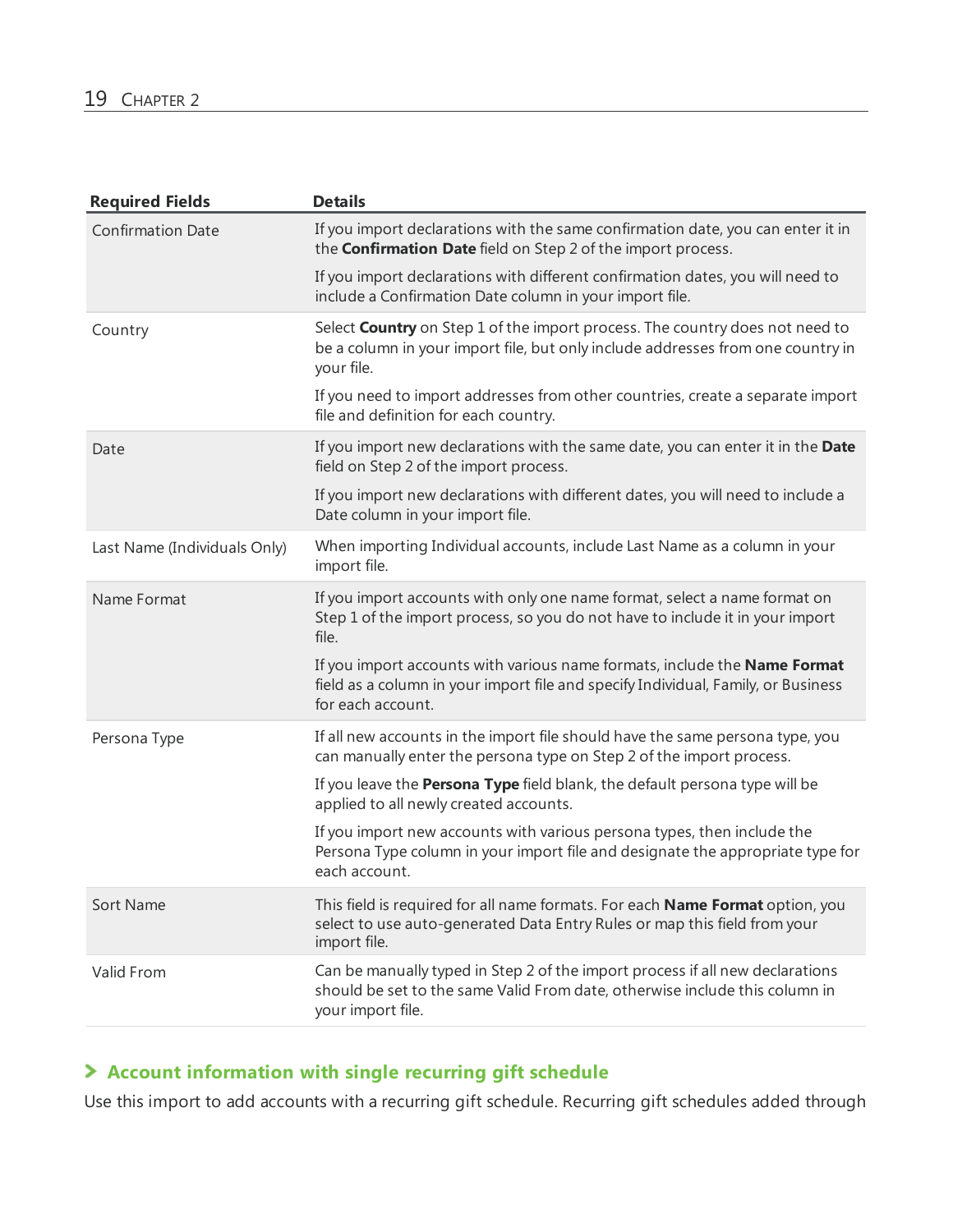this import default to manual processing, and the first payment is not applied through the import.

| <b>Required Fields</b>        | <b>Details</b>                                                                                                                                                                                     |
|-------------------------------|----------------------------------------------------------------------------------------------------------------------------------------------------------------------------------------------------|
| <b>Account Name</b>           | This field is required for all name formats. For Individuals, you can select to use<br>auto-generated Data Entry Rules or map this field from your import file.                                    |
| Country                       | Select Country on Step 1 of the import process. Country does not need to be a<br>column in your import file, but you should only include addresses from one<br>country in your file.               |
|                               | If you need to import addresses from other countries, create a separate import<br>file and definition for each country.                                                                            |
| Date                          | If you import recurring gift schedules with the same date, you can enter it in<br>the Date field on Step 2 of the import process.                                                                  |
|                               | If you import recurring gift schedules with different dates, you will need to<br>include a Date column in your import file.                                                                        |
| <b>First Installment Date</b> | If you import recurring gift schedules with the same first intsallment date, you<br>can enter it in the First Installment Date field on Step 2 of the import process.                              |
|                               | If you import reccuring gift schedules with various first installment dates, you<br>will need to include a First Installment Date column in your import file.                                      |
| Frequency                     | If you import recurring gift schedules with the same frequency, you can enter it<br>in the Frequency field on Step 2 of the import process.                                                        |
|                               | If you import reccuring gift schedules with different frequencies, you will need<br>to include a Frequency column in your import file.                                                             |
| Fund                          | If you import recurring gift schedules with the same fund, you can enter it in<br>the Fund field on Step 2 of the import process.                                                                  |
|                               | If you import recurring gift schedules with different funds, you will need to<br>include the Fund column in your import file.                                                                      |
| <b>Installment Amount</b>     | If you import recurring gift schedules with the same installment amount, you<br>can enter it in the Installment Amount field on Step 2 of the import process.                                      |
|                               | If you import recurring gift schedules with different installment amounts, you<br>will need to include the Installment Amount column in your import file.                                          |
| Last Name (Individuals Only)  | When importing Individual accounts, include Last Name as a column in your<br>import file.                                                                                                          |
| Name Format                   | If your import file includes a group of accounts with only one name format,<br>select a name format on Step 1 of the import process, so you do not have to<br>include it in your import file.      |
|                               | If your import file includes accounts with various name formats, include the<br>Name Format field as a column in your import file and specify Individual,<br>Family, or Business for each account. |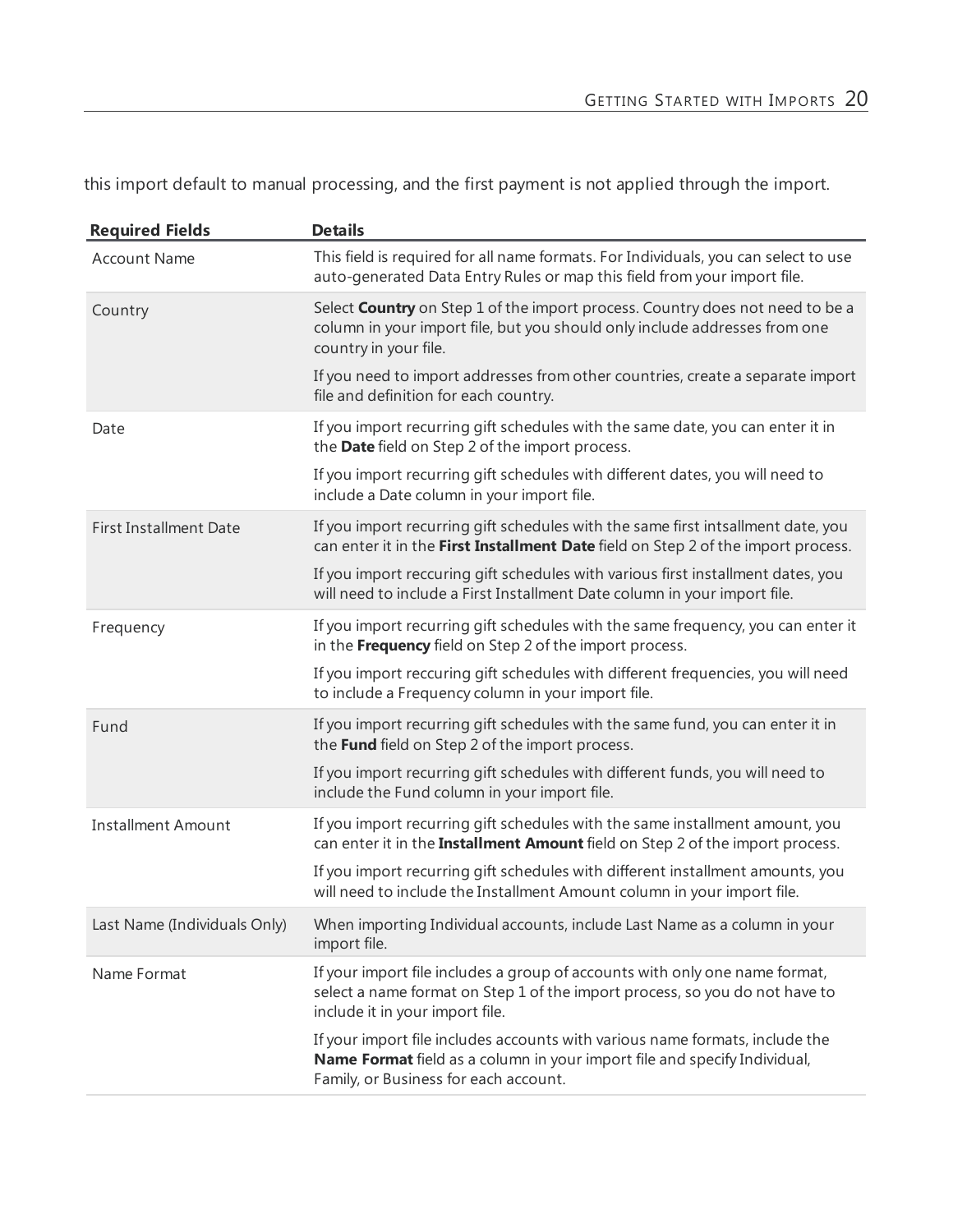| <b>Required Fields</b> | <b>Details</b>                                                                                                                                                                    |
|------------------------|-----------------------------------------------------------------------------------------------------------------------------------------------------------------------------------|
| Persona Type           | If all new accounts in the import file should have the same persona type, you<br>can manually enter the persona type on Step 2 of the import process.                             |
|                        | If you leave the <b>Persona Type</b> field blank, the default persona type will be<br>applied to all newly created accounts.                                                      |
|                        | If you import new accounts with various persona types, then include the<br>Persona Type column in your import file and designate the appropriate type for<br>each account.        |
| Sort Name              | This field is required for all name formats. For each <b>Name Format</b> option, you<br>select to use auto-generated Data Entry Rules or map this field from your<br>import file. |

#### **Single gift by account number**

Use this import to add a one-time gift to existing accounts using the account number. You must know and include the account number on the source file. To see account numbers for a group of accounts, you can add the Account Number column to your query preview and export the results or create a custom report for a query of those accounts.

| <b>Required Fields</b> | <b>Details</b>                                                                                                                       |
|------------------------|--------------------------------------------------------------------------------------------------------------------------------------|
| <b>Account Number</b>  | The Account Number column is required in your import file.                                                                           |
| Date                   | If you import gifts with the same date, you can enter it in the Date field on Step<br>2 of the import process.                       |
|                        | If you import new gifts with different dates, you will need to include a Date<br>column in your import file.                         |
| Fund                   | If you import gifts with the same fund, you can enter it in the Fund field on Step<br>2 of the import process.                       |
|                        | If you import gifts with different funds, you will need to include the Fund<br>column in your import file.                           |
| Gift Type              | If you import gifts with the same gift type, you can enter it in the Gift Type field<br>on Step 2 of the import process.             |
|                        | If you import gifts with different funds, you will need to include the Gift Type<br>column in your import file.                      |
| Received               | If you import gifts with the same received amount, you can enter it in the<br><b>Received</b> field on Step 2 of the import process. |
|                        | If you import gifts with different received amounts, you will need to include the<br>Received column in your import file.            |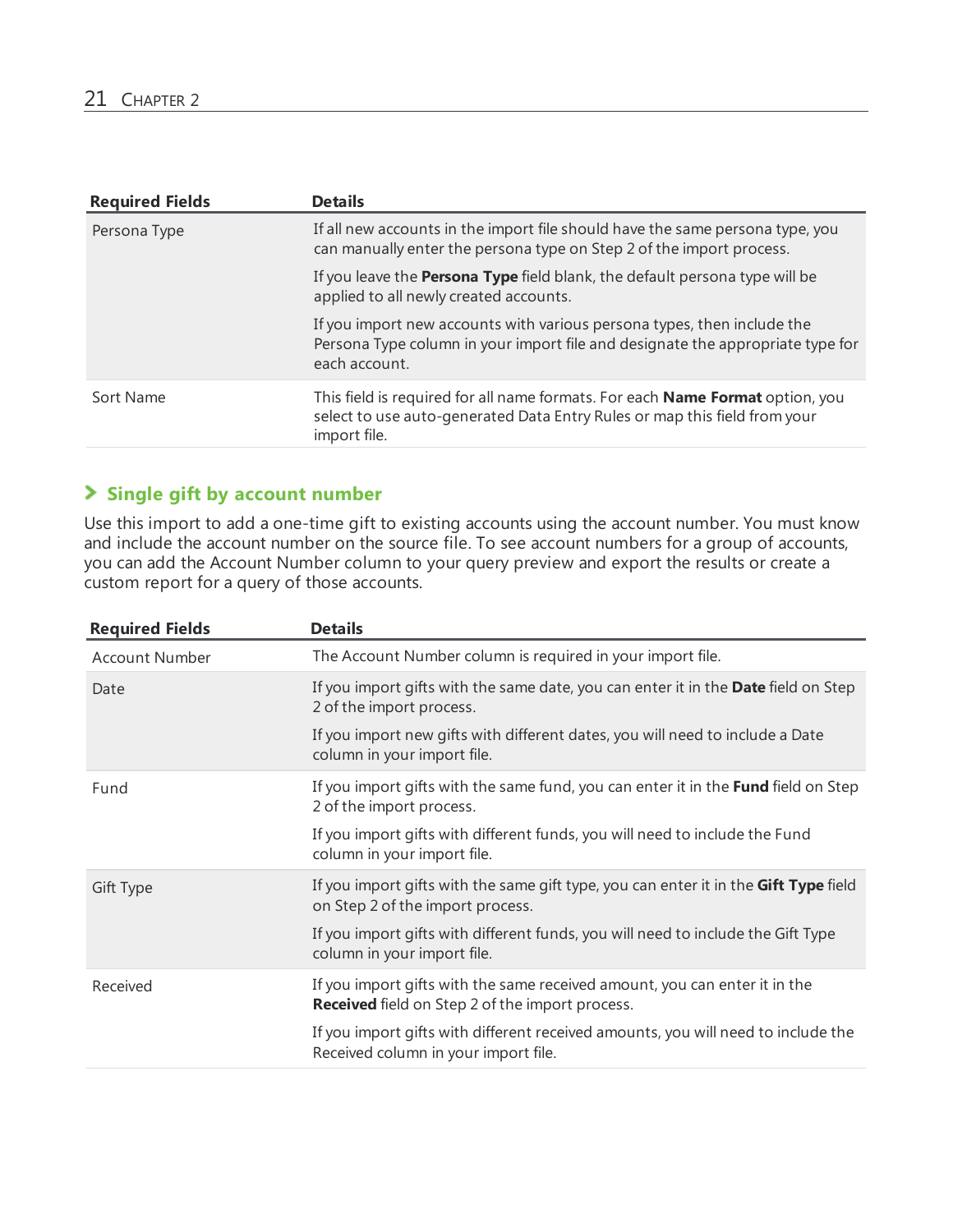#### **Single note by account number**

Use this import to add a journal note to existing accounts using the account number. You must know and include the account number on the source file. To see account numbers for a group of accounts, you can add the Account Number column to your query preview and export the results or create a custom report for a query of those accounts.

| <b>Required Fields</b> | <b>Details</b>                                                                                                                        |
|------------------------|---------------------------------------------------------------------------------------------------------------------------------------|
| <b>Account Number</b>  | The Account Number column is required in your import file.                                                                            |
| Date                   | If you import gifts with notes that have the same date, you can enter it in the<br><b>Date</b> field on Step 2 of the import process. |
|                        | If you import gifts with notes that have different dates, you will need to include<br>a Date column in your import file.              |
| <b>Note</b>            | If you import gifts with the same note, you can enter it in the <b>Note</b> field on Step<br>2 of the import process.                 |
|                        | If you import gifts with different notes, you will need to include the Note<br>column in your import file.                            |

#### **Single contact by account number**

Use this import to add a journal contact to existing accounts using the account number. You must know and include the account number on the source file. To see account numbers for a group of accounts, you can add the Account Number column to your query preview and export the results or create a custom report for a query of those accounts.

| <b>Required Fields</b> | <b>Details</b>                                                                                                                                 |
|------------------------|------------------------------------------------------------------------------------------------------------------------------------------------|
| <b>Account Number</b>  | The Account Number column is required in your import file.                                                                                     |
| Contact Method         | If you import contacts set to the same contact method, you can enter it in the<br><b>Contact Method</b> field on Step 2 of the import process. |
|                        | If you import contacts with different contact methods, you will need to include<br>a Contact Method column in your import file.                |
| Date                   | If you import contacts with the same date, you can enter it in the Date field on<br>Step 2 of the import process.                              |
|                        | If you import new contacts with different dates, you will need to include a Date<br>column in your import file.                                |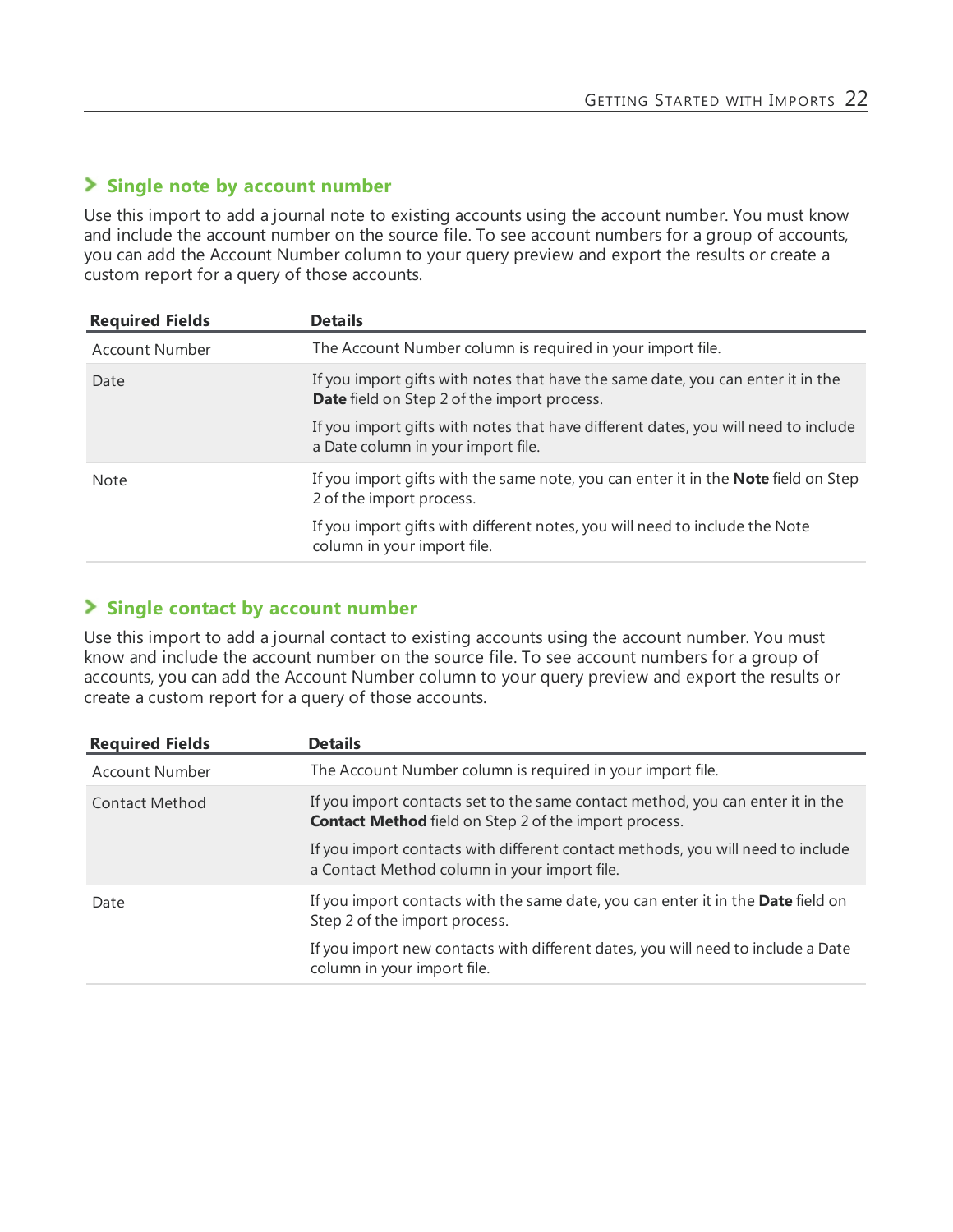| <b>Required Fields</b> | <b>Details</b>                                                                                                           |
|------------------------|--------------------------------------------------------------------------------------------------------------------------|
| <b>Note</b>            | If you import contacts with the same note, you can enter it in the <b>Note</b> field on<br>Step 2 of the import process. |
|                        | If you import contacts with different notes, you will need to include the Note<br>column in your import file.            |
| Subject                | If you import contacts with the same subjects, you can enter it in the Subject<br>field on Step 2 of the import process. |
|                        | If you import contacts with different subjects, you will need to include a Subject<br>column in your import file.        |

#### **Single Mass Interaction by account number**

When you select to update existing accounts with a Mass Interaction using the account number, all accounts you include in your import will then be associated with the single Mass Interaction created by the import.

On the **Map Your Import File** step, in the **Mass Interaction values** tile, you can complete the **Date**, **Method**, **Subject** and **Note** fields. The values you enter in these fields will be the same for all imported accounts. Select **Next** to preview your import.

From the Mass Interaction values tile, you can also select to copy over the values previously used by the import to create the Mass Interaction.

*Note:* If you are reusing an import template, you will be prompted with the option to link the accounts in your current import file to the previously created Mass Interaction. This option will not appear if the previously created Mass Interaction has been deleted.

#### **Single recurring gift schedule by account number**

Use this import to add a recurring gift schedule to existing accounts using the account number. You must know and include the account number on the source file. To see account numbers for a group of accounts, you can add the Account Number column to your query preview and export the results or create a custom report for a query of those accounts.

Recurring gift schedules added through this import default to manual processing, and the first payment is not applied through the import.

| <b>Required Fields</b> | <b>Details</b>                                                                                                                                                  |
|------------------------|-----------------------------------------------------------------------------------------------------------------------------------------------------------------|
| Account Number         | This field is required for all name formats. For Individuals, you can select to use<br>auto-generated Data Entry Rules or map this field from your import file. |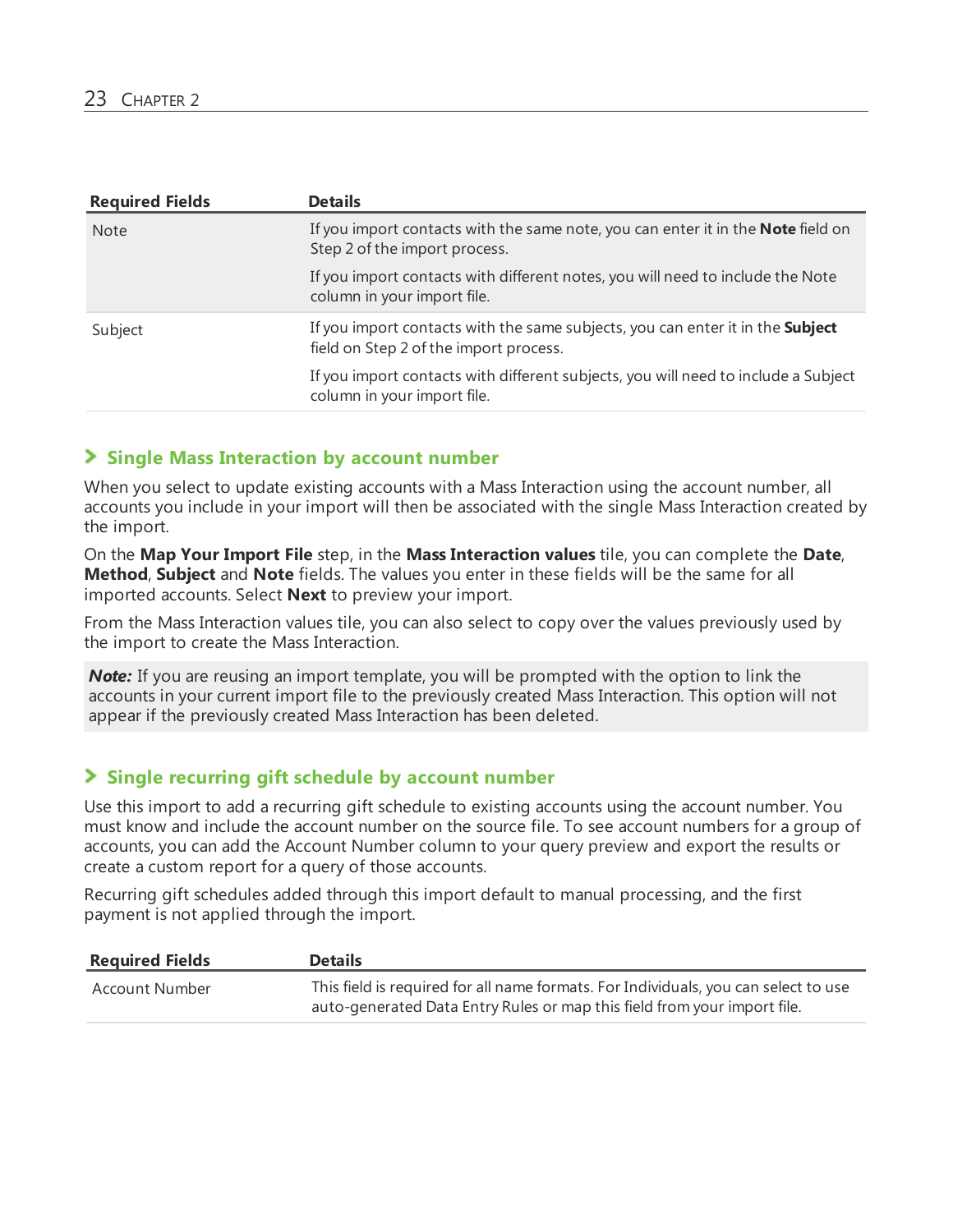| <b>Required Fields</b>        | <b>Details</b>                                                                                                                                                        |
|-------------------------------|-----------------------------------------------------------------------------------------------------------------------------------------------------------------------|
| Date                          | If you import recurring gift schedules with the same dates, you can enter it in<br>the Date field on Step 2 of the import process.                                    |
|                               | If you import recurring gift schedules with different dates, you will need to<br>include a Date column in your import file.                                           |
| <b>First Installment Date</b> | If you import recurring gift schedules with the same first intsallment date, you<br>can enter it in the First Installment Date field on Step 2 of the import process. |
|                               | If you import recurring gift schedules with different first installment dates, you<br>will need to include a First Installment Date column in your import file.       |
| Frequency                     | If you import recurring gift schedules with the same frequency, you can enter it<br>in the Frequency field on Step 2 of the import process.                           |
|                               | If you import recurring gift schedules with different frequencies, you will need<br>to include a Frequency column in your import file.                                |
| Fund                          | If you import recurring gift schedules with the same fund, you can enter it in<br>the Fund field on Step 2 of the import process.                                     |
|                               | If you import recurring gift schedules with different funds, you will need to<br>include the Fund column in your import file.                                         |
|                               |                                                                                                                                                                       |

#### **Update recurring gift schedule**

Use this import to update the installment amount for existing recurring gift schedules. You must know and include the journal entry reference number for the recurring gift schedules you want to update.

You can only update recurring gift schedules that are processed manually. Recurring gift schedules that are configured to process automatically cannot be updated via import.

| <b>Required Fields</b> | <b>Details</b>                                                                                                                                                                                                                                                              |
|------------------------|-----------------------------------------------------------------------------------------------------------------------------------------------------------------------------------------------------------------------------------------------------------------------------|
| Installment Amount     | If you update all existing recurring gift schedules with the same installment<br>amount, you can enter it in the Installment Amountfield on Step 2 of the import<br>prcoess.                                                                                                |
|                        | If you update existing recurring gift schedules with different installment<br>amounts, you will need to include an Installment Amount column in your import<br>file.                                                                                                        |
| Journal Entry Ref      | The Journal Entry Ref column is required in your import file. To view the journal<br>entry ref for existing recurring gift schedules, you can create a custom report.<br>Under Report Columns, select Journal Fields from the drop down menu and click<br><b>Entry Ref.</b> |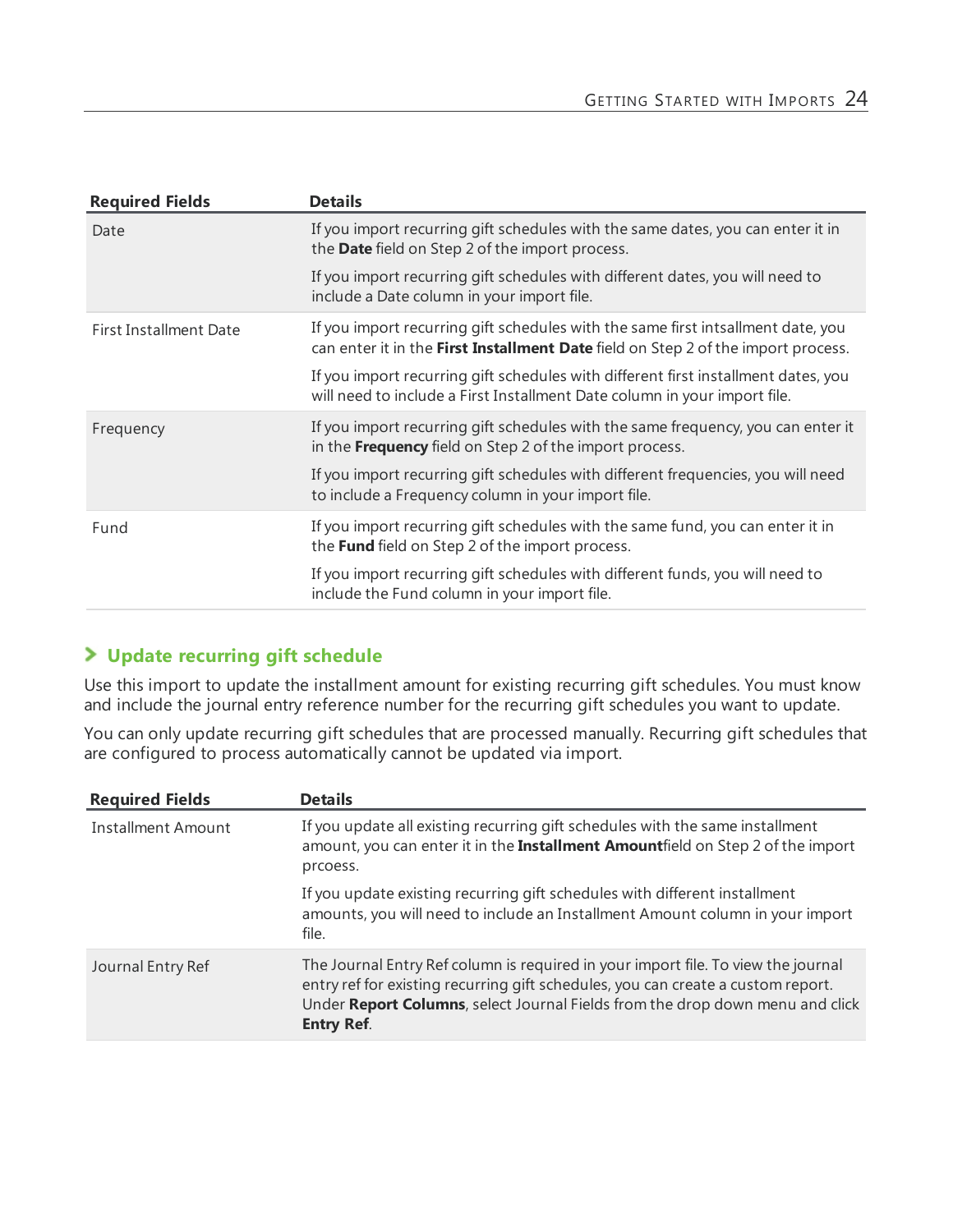### <span id="page-24-0"></span>General Import Setup

Before you begin an import, you must set up your import source file. Refer to this information to set up your file correctly.

#### **Import Guidelines**

• To import successfully, select a comma separated file (.csv) file. If you have a Microsoft *Excel* file, you can save it as a .csv file in *Excel*.

*eTapestry* does not support the following file types for import.

- $\bullet$  DOC
- DOCX
- <sup>l</sup> Files created by Google *Docs*
- <sup>l</sup> Files created by Mac *Sheets*
- ODF
- $\cdot$  ODS
- <sup>l</sup> PDF
- <sup>l</sup> XLS To convert this file type to .csv, open it in *Excel*, and select to save it as a .csv file.
- <sup>l</sup> XLSX To convert this file type to .csv, open it in *Excel*, and select to save it as a .csv file.
- The file must have no more than 2,000 lines. If you need to import more records, use separate files of 2,000 lines or less and perform separate imports for each file.
- <sup>l</sup> The file must have column headers. *eTapestry* uses the column headers to map columns to fields in the database. Use descriptive column headers to make mapping easier. Never put data that you want to import on the first line of the import source file.
- The file cannot contain blank lines. Any blank lines create an error in the import process.
- To avoid import difficulty, make sure you remove line breaks within the fields or any fields that contain quotes.
- Each import type has a number of required fields and your source file must contain information you can map to required fields. For example, Account Information types require the **Country** field. For more information required fields for import types, refer to [Import](#page-11-1) Types on page 12.
- If you plan to import addresses, make sure that your import file only includes addresses from one country. If you need to import addresses from other countries, create a separate import file and import definition for each country.
- If you plan to import values into fields with fixed values (such as drop down menus or checkboxes), the values in the import source file must match the values in the database exactly. For example, if you import a fund value, the value in your file must match an existing fund in your database. These values are case-sensitive, and it must be spelled exactly the same.
- If you plan to import user-defined values into a multiple selection field, you must delimit them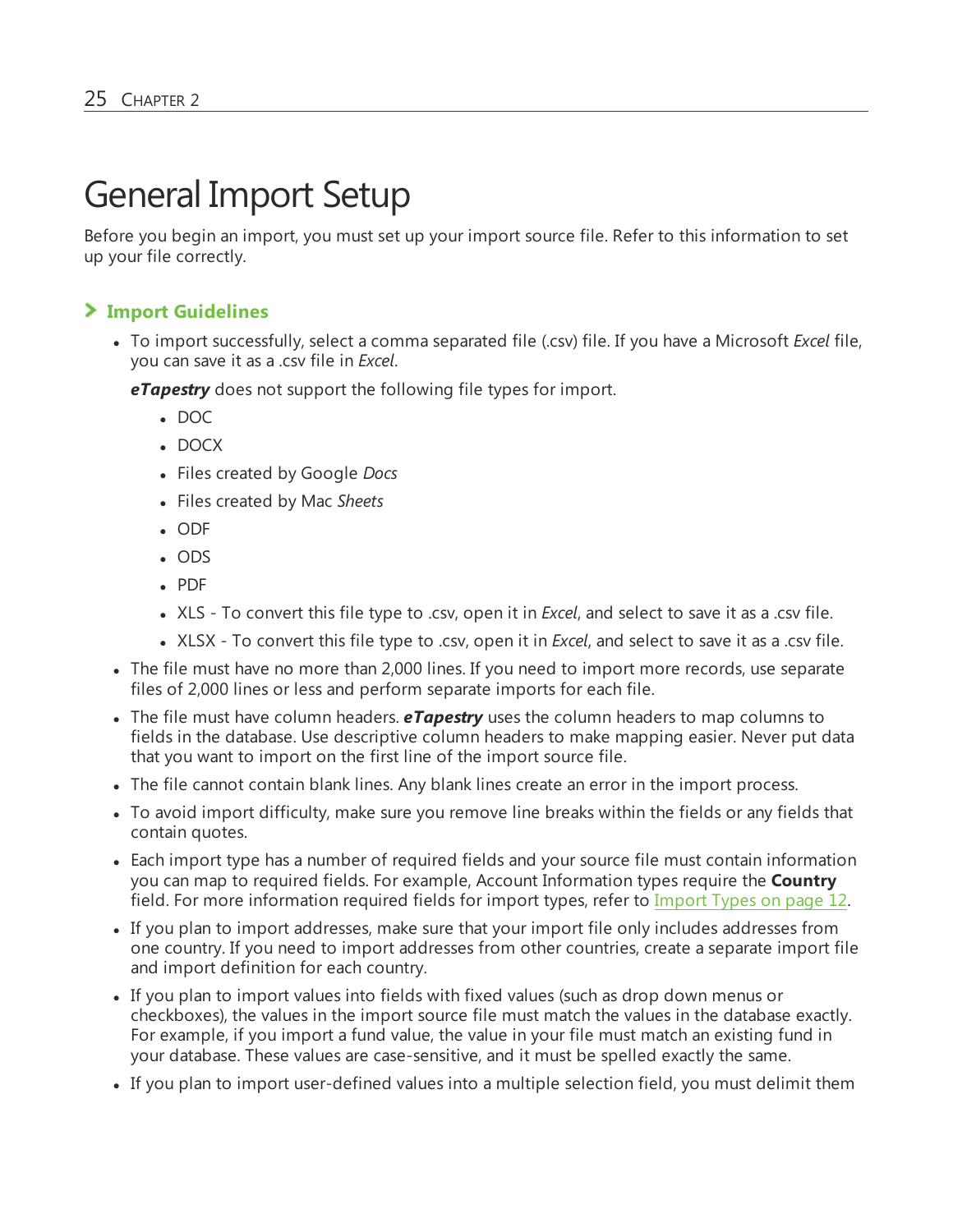in the import source file. In this case, use a single field for all the values, and separate them with on of the available characters. You must use the same delimiter throughout your import source file.

- asterisk  $(*)$
- pipe  $(|)$
- $\bullet$  comma (,)
- $\bullet$  semicolon (;)
- tilde  $(\sim)$

#### **Step One - Name and Import Type with Name Formats**

*Note:* Customer Support is available to troubleshoot and answer specific import questions. To learn the how-to process for imports, it is best to review the Account [Information](https://www.blackbaud.com/files/support/helpfiles/etapestry/etappages/import.htm) Import Tutorial and refer to these import procedure steps.

- 1. From **Management**, click **Import**. The Import Categories page appears.
- 2. Click a category to select it, or create a new category.
- 3. Under **Tasks**, click **New Import**. The Import page appears.
- 4. In the **Name** field, enter a unique name for your import.
- 5. In the **Description** field, you can enter a description for your import to make it easy to identify.
- 6. Under **Select the File to Import**, click **Choose File**. To successfully import your data, select a .csv file. Any leading or trailing spaces included in field values in your import file will be excluded once you import the file and will not appear on Step 2 of the import wizard.

*Tip:* You must select a new file or select the same file again each time you run this import.

- 7. Next, select an import type. Each import type allows you to import different information into your database. You cannot change the import type once you navigate away from this step. For details about import types, refer to [Import](#page-11-1) Types on page 12
- 8. When you select an Account Information import type, the **Name Format** section appears. In the **Name Format** field, select whether the file is for individuals, families, or businesses in the field when your import file includes a group of accounts for one Name Format. If your import file includes a combination of accounts, select "Map from your import file." The Map Name Format screen appears for you to map the Name Format field from your import file to the *eTapestry* **Name Format** field.

*Tip:* To successfully map your Name Format field to an *eTapestry* Name Format, make sure your .csv file includes a name format column. In this column, identify each row as Individual, Family, or Business. These Name Formats correspond to the *eTapestry* Name Formats.

9. When you select an Account Information import type, the **Country** section appears. In this field, you must select the country for Account Information import types. This selection controls the address fields available to you when you map fields on Step Two - Map Your [Import](#page-26-0) File with Name [Formats](#page-26-0) on page 27.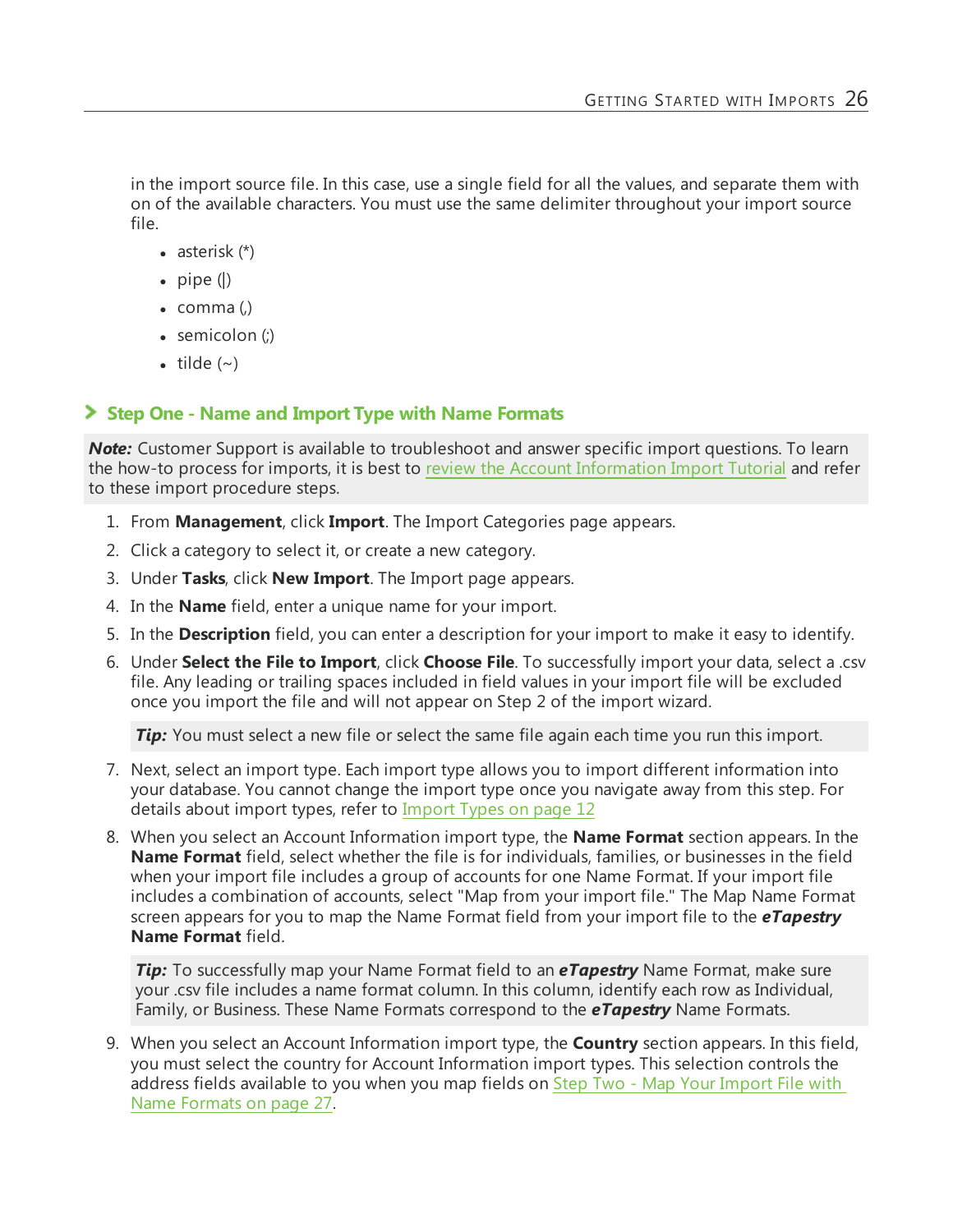*Tip:* Remember, your import file can only include addresses from one country. When you need to import addresses from other countries, create a separate import file and import definition for each country.

10. Under **Multi select delimiter**, select a delimiter type to separate values in your import file. You use delimiters for multiple values in a single field. For example, a user-defined field for Interest Areas can have more than one value for a single constituent, such as "Environment\*Animals\*Conservation".

You must use the delimiter you select consistently in your source file. The available delimiter options to select are asterisk  $(*)$ , pipe  $()$ , comma  $()$ , semicolon  $()$ , and tilde  $(~)$ .

<span id="page-26-0"></span>11. Click **Next** to continue to the next step.

#### **Step Two - Map Your Import File with Name Formats**

#### *Show Me:* Review the Account [Information](https://www.blackbaud.com/files/support/helpfiles/etapestry/etappages/import.htm) Import Tutorial

1. On Step 2 of the import wizard, the Map your Import File page appears with multiple sections to help you identify groups of *eTapestry* fields for a particular area in the application.

The fields that appear on the page are determined by the import type you select on Step 1. For example, when you select the Single Gift by Account Number type, gift fields appear. When you select an Account Information type, additional sections appear for individual, family, and business account fields, in addition to the **All other account fields** section.

2. To search for potential duplicates based on an *eTapestry* field, select the checkbox for at least one key. For example, to search for duplicates by name, select the checkbox in the **Key** column beside the **Account Name** field. You should also select to key on the **Persona Type** field to make sure future imports for persona information are successful for existing accounts.

*Tip:* You should only map to **Account Number** to select its **Key** checkbox to identify duplicate accounts. You cannot import data into the *eTapestry* **Account Number** field because the import does not overwrite existing account number IDs and it automatically assigns an ID number for each new account.

On Step 4, you review potential duplicates and indicate how to handle them in the import.

3. To map to a field in the import file, click the icon beside the *eTapestry* field in the **Import Data** column. The Select Import Field screen appears with a list of all column titles from your import file. To map the import field to the *eTapestry* field, click the corresponding column title link. The Select Import Field screen closes and you return to the Step 2 page.

*Tip:* As you map fields, you can view a sample of your data to import beside the field. Use this to confirm you are mapping fields correctly. You also review all mapped data on Step 3 of the import wizard.

• You may need to map more than one field from your import file to the same field in *eTapestry*. For example, if you have a column for **First Name** and a column for **Last name** on your source file, you may want to map both columns to the *eTapestry* **Account Name** field. To do this, click the icon beside the field in the **Import Data** column and select the **First Name** field, enter a space, and select the **last name** field. You can also do this for the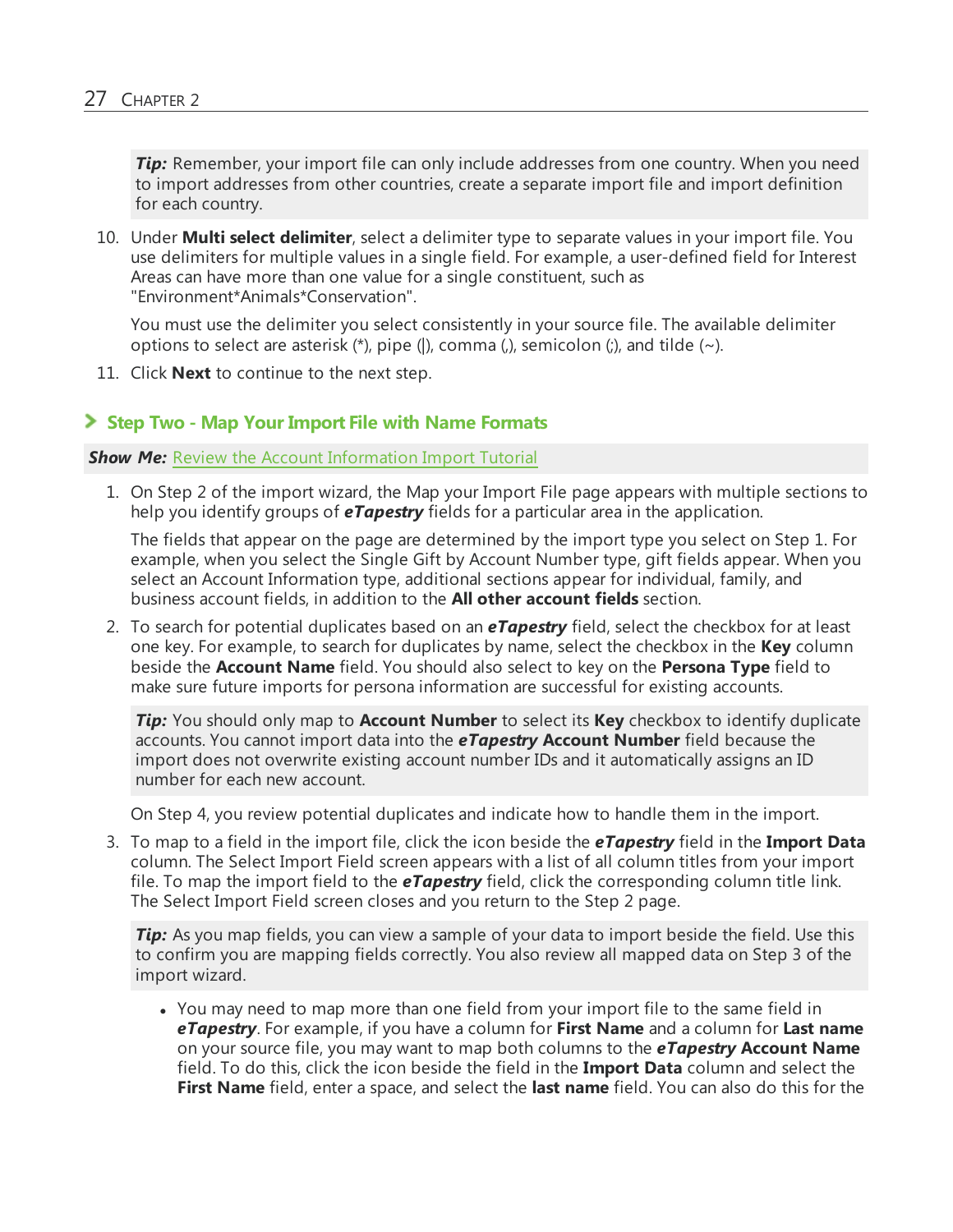**Sort Name** field. However, map the **last name** field first, enter a comma and a space, and then map the First Name field.

- **.** Under **All other account fields**, you can remove a field from the page when your import file does not contain data for it. To do this, click the **X** beside the field. This prevents inadvertently mapping data to the field in *eTapestry*.
- After you map all required fields, you can select additional fields to map. To select an additional *eTapestry* field to map to, click **Import Another eTapestry Field**. The Select eTapestry Field screen appears. The list that appears includes all eligible fields for this import type, including user-defined fields.

You can select as many of these fields as you need for your import. After you select the fields, you must map them to a column from your source file. To do this, click the icon beside each field in the **Import Data** column and select the appropriate field.

- In the **Persona Type** field, you can map a field from your import file. To import the same type for all accounts in the import, manually enter the type in the field in the **Import Data** column.
- **.** In the **Address Lines, City, State/Province, Postal Code, and County fields, you can map** address fields from your import file. To map to an address field in the import file, click the icon beside the *eTapestry* address field in the Import Data column. The Select Import Field screen appears with a list of all column titles from your import file. To map the import field to the *eTapestry* address field, click the corresponding column title link.
- 4. For fields with established name and salutation rules, you can apply the name value configuration you selected for these fields to maintain consistent name data in your database.

*Note:* If the data entry rule for a required field is set to **Blank**, you must provide a value from your import file.

- <sup>l</sup> **Individual Name Format** In the drop down menus for **Account Name**, **Sort Name**, and **Salutation** fields, you can select to generate name values based on the name and salutation rules your organization has set up in *eTapestry* or generate the name format or salutation according to the import file or custom text you enter in these fields.
- <sup>l</sup> **Business and Family Name Format** In the drop down menus for **Sort Name** and **Salutation** fields, you can select to generate name values based on the name and salutation rules your organization has set up in *eTapestry* or generate the name format or salutation according to the import file or custom text you enter in these fields.
- 5. When you are finished mapping all your data, click **Next** to navigate to step three of the import wizard.

#### **Step Three - Preview**

On step three of the import wizard, the Preview page appears.

View the exact data that will be mapped to your *eTapestry* database for the first 25 lines of your import. To correct mapping errors, click **Back** to return to step two and re-map your data. Once you preview your data, click **Next** to navigate to step four.